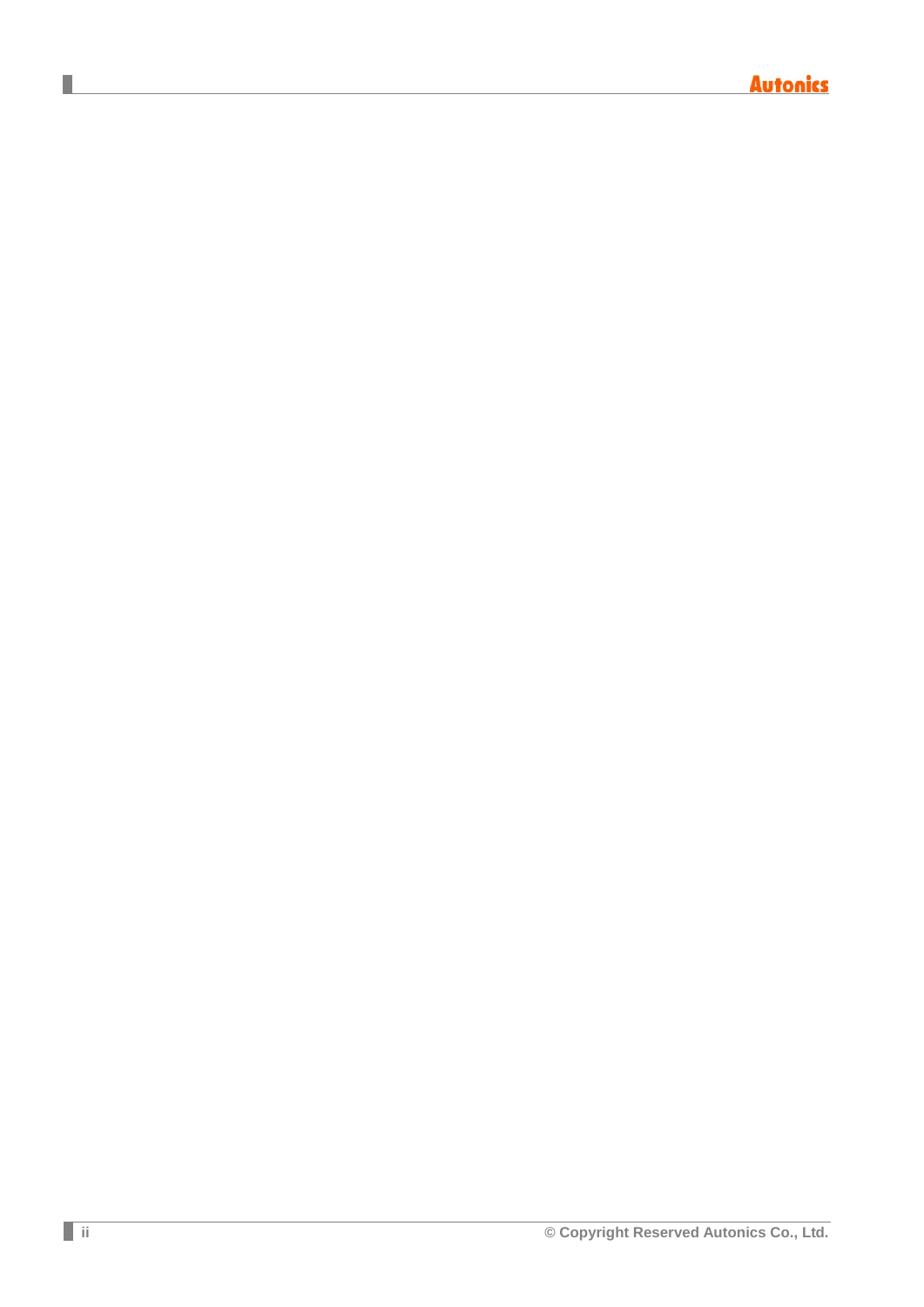# <span id="page-2-0"></span>Preface

Thank you for purchasing an Autonics product.

Please store this manual in a place where user can find easily, because it contains the guidance for the product and how to correctly use it.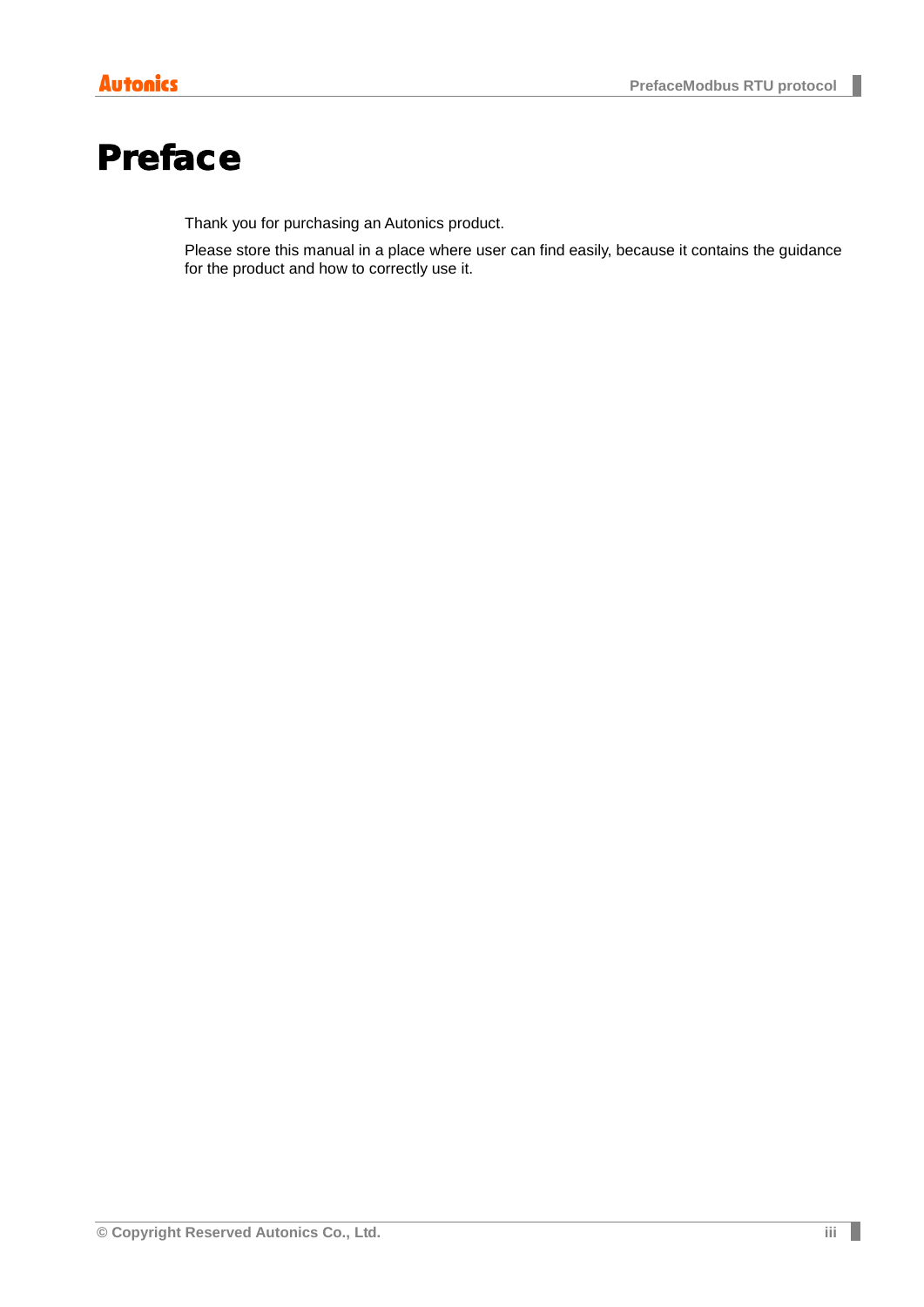# <span id="page-3-0"></span>User Manual Guide

- **Please familiarize yourself with the information in this manual before using the product.**
- This manual provides detailed information on the product's features. It does not offer any guarantee concerning matters beyond the scope of this manual.
- **This manual may not be edited or reproduced in either part or whole without permission.**
- A user manual is not provided as part of the product package. Please visit our home-page (www.autonics.com) to download a copy.
- **The manual's content may vary depending on changes to the product's software and other** unforeseen developments within Autonics, and is subject to change without prior notice. Upgrade notice is provided through our homepage.
- We contrived to describe this manual more easily and correctly. However, if there are any corrections or questions, please notify us these on our homepage.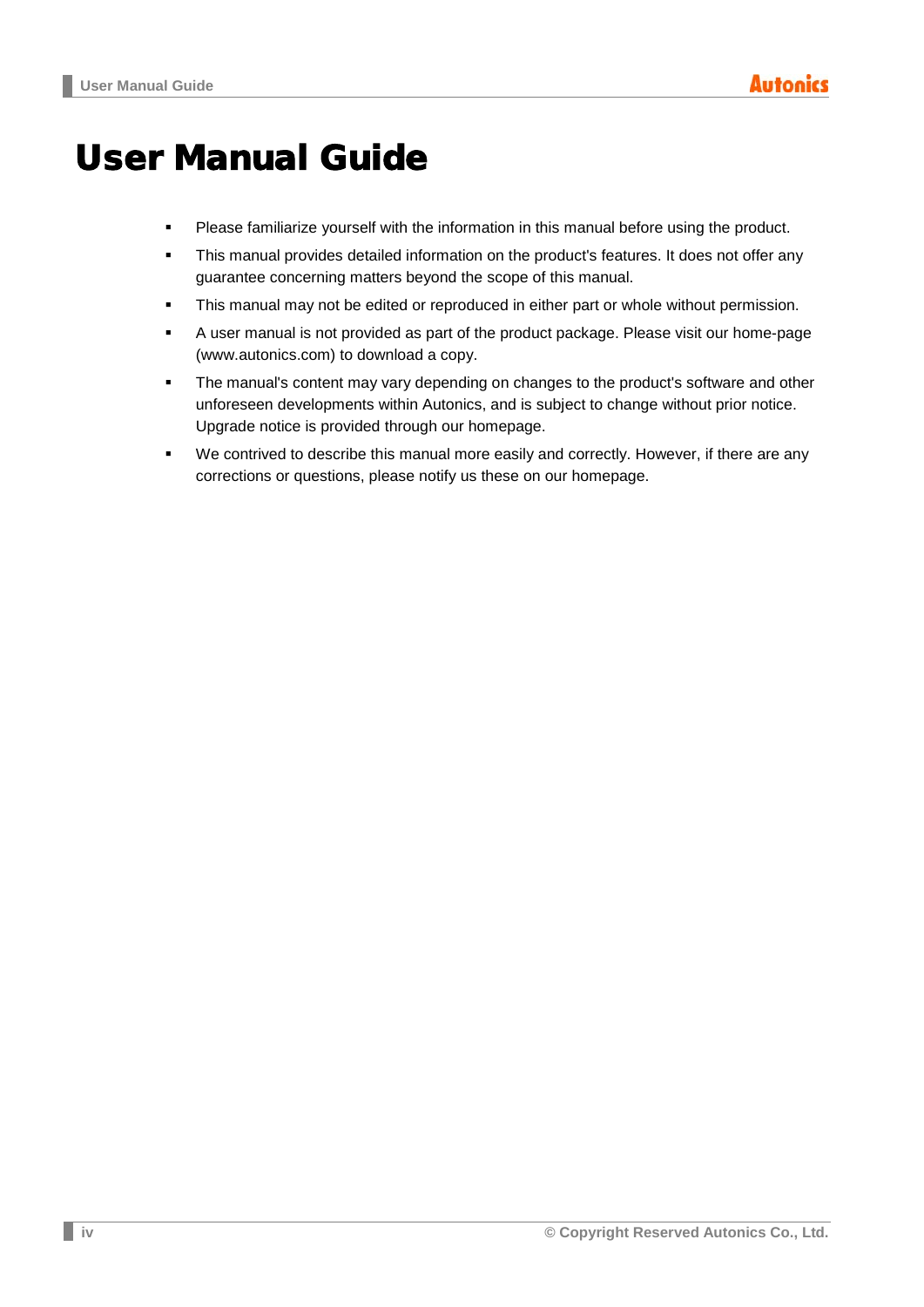F

# <span id="page-4-0"></span>User Manual Symbols

| <b>Symbol</b> | <b>Description</b>                                                           |
|---------------|------------------------------------------------------------------------------|
| <b>Note</b>   | Supplementary information for a particular feature.                          |
| Warning       | Failure to follow instructions can result in serious injury or death.        |
| aution        | Failure to follow instructions can lead to a minor injury or product damage. |
| Ex.           | An example of the concerned feature's use.                                   |
| $\mathbb{X}1$ | Annotation mark.                                                             |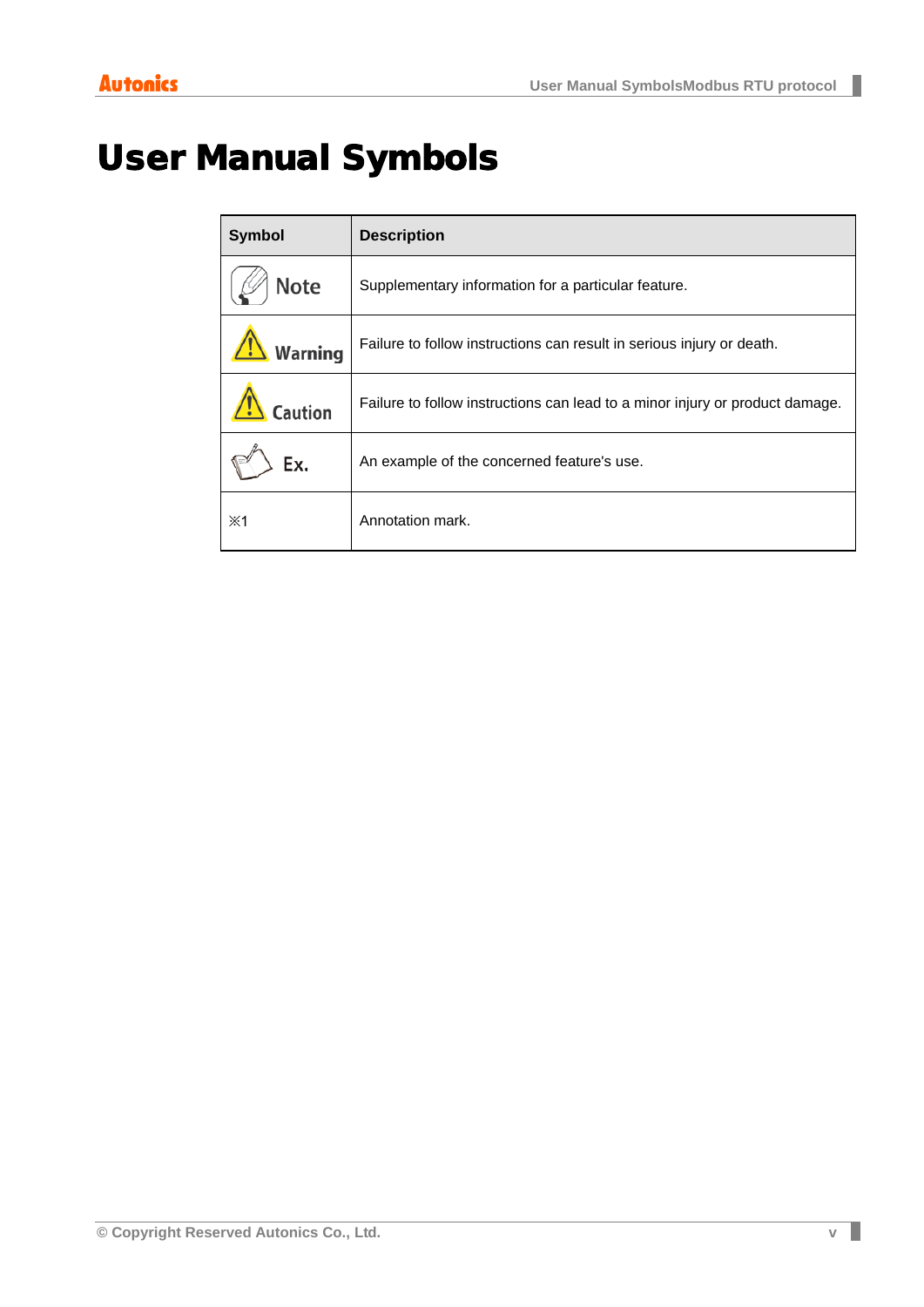# <span id="page-5-0"></span>Safety Precautions

- Following these safety precautions will ensure the safe and proper use of the product and help prevent accidents and minimize hazards.
- Safety precautions are categorized as Warnings and Cautions, as defined below:

| Warning | Warning        | Cases that may cause serious injury or fatal accident if<br>instructions are not followed. |
|---------|----------------|--------------------------------------------------------------------------------------------|
| Caution | <b>Caution</b> | Cases that may cause minor injury or product damage if<br>instructions are not followed.   |

# **Warning**

 In case of using this unit with machinery (Ex: nuclear power control, medical equpment, ship, vehicle, train, airplane, combustion apparatus, safety device, crime/disaster prevention equipment, etc) which may cause damages to human life or property, it is required to install fail-safe device.

It may cause a fire, human injury or property loss.

- Do not connect, inspect or repair when power is on. It may cause a fire or give an electric shock.
- Do not disassemble the product. Please contact us if it is required. It may cause a fire or give an electric shock.
- Do not insert metallic substance into the unit. It may cause an electric shock or cause a fire, malfunction.



- This unit shall not be used outdoors. It might shorten the life cycle of the product or give an electric shock.
- Do not use this unit in place where flammable or explosive gas exists. It may cause a fire or explosion.
- Do not use or store in a place with shock or vibration. It may cause malfunction
- **Please connect power terminal and communication wire exactly after checking the** connection diagram. It may cause a fire and malfunction.
- Tighten communication cable connector as tight as possible for stable cable connection. In case of unstable cable connections, it may cause serious communication or network malfunction.
- In cleaning unit, do not use water or an oil-based detergent and use dry towels. It may cause an electric shock or a fire.
- **Please observe the rated specification.** It might shorten the life cycle of the product and cause a electric shock or human injury.
- Please separate as an industrial waste when disuse this unit.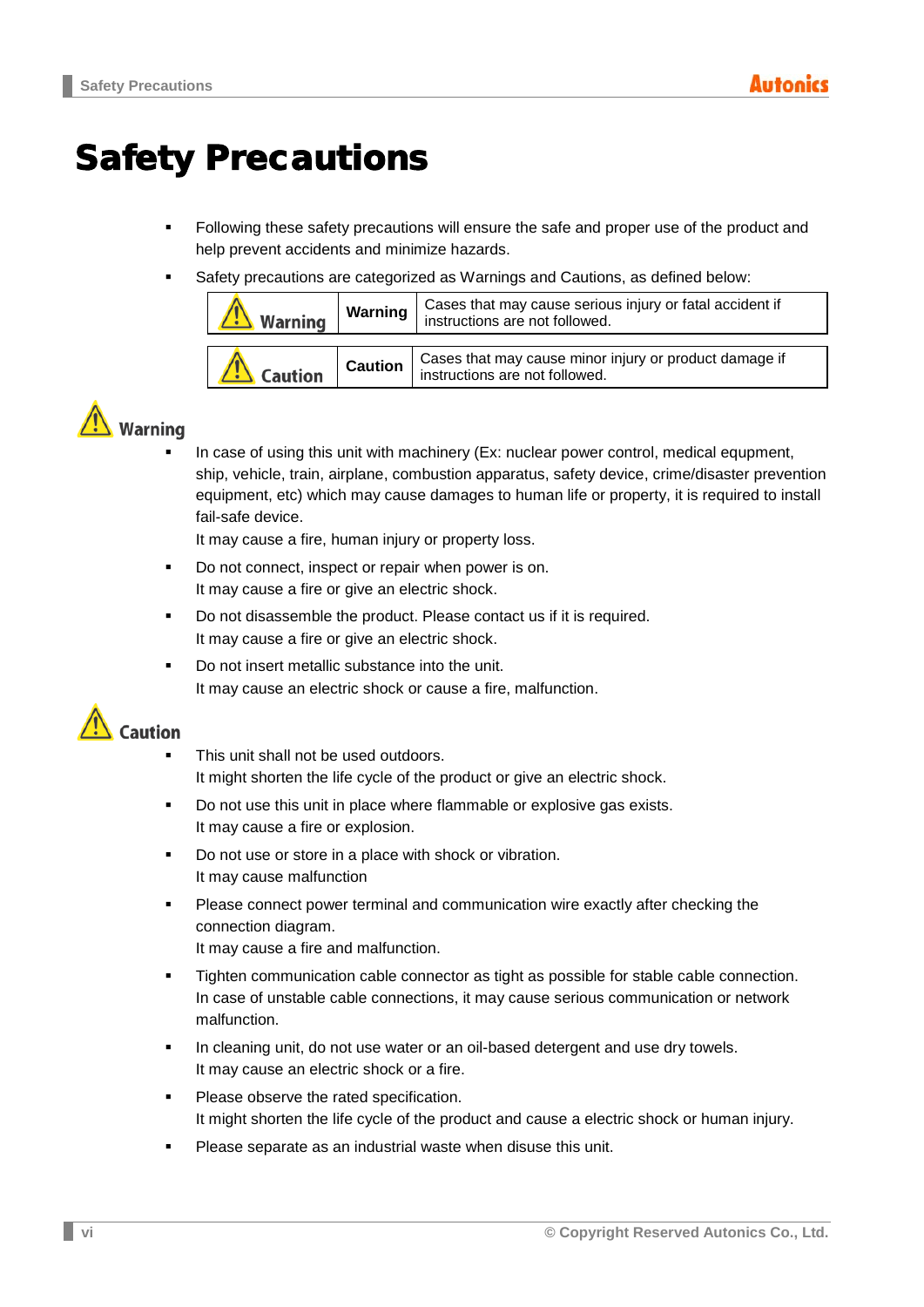Г

**※ The specifications and dimensions of this manual are subject to change without any notice.**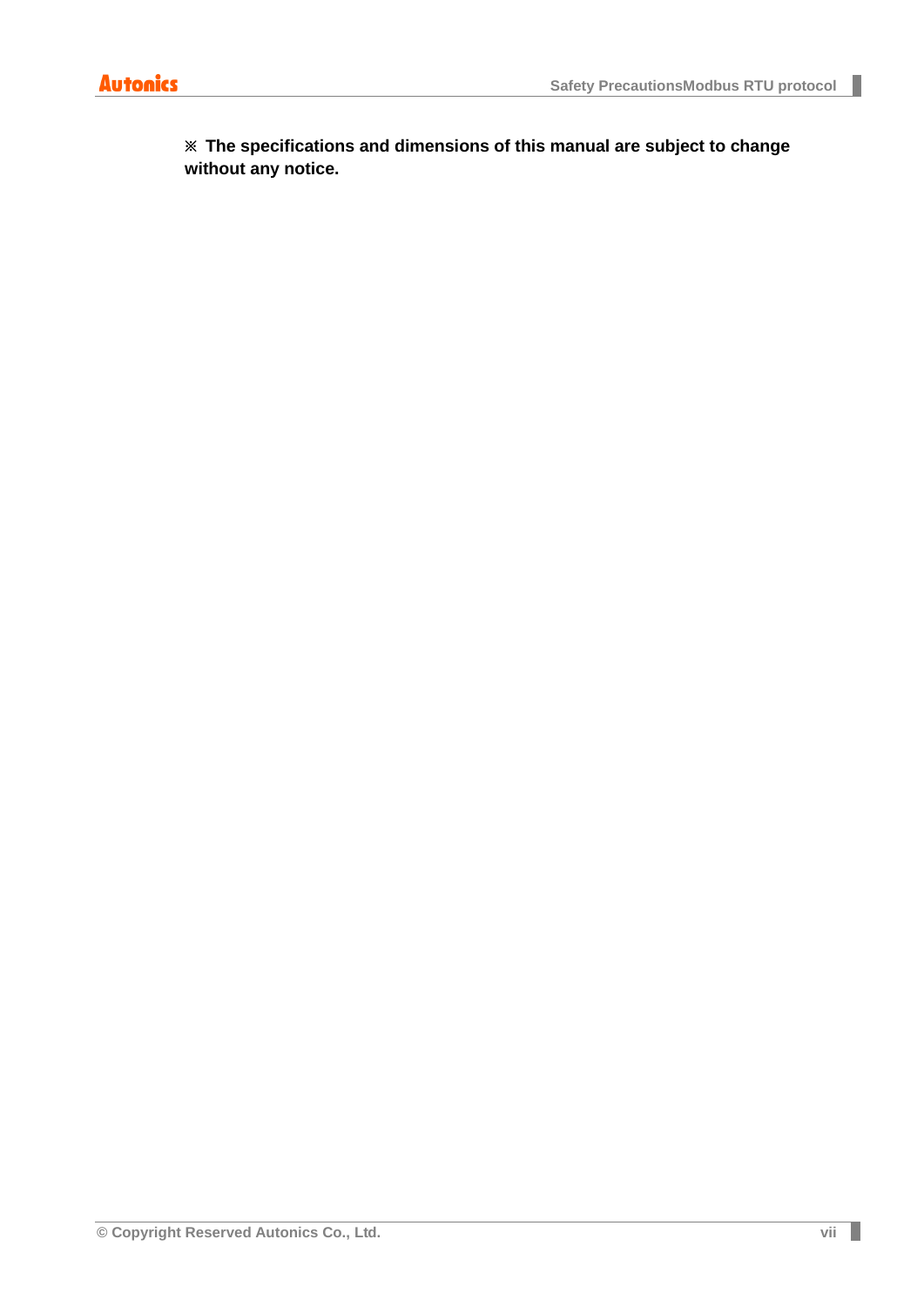# <span id="page-7-0"></span>**Table of Contents**

| 1            |     |  |
|--------------|-----|--|
|              | 1.1 |  |
|              | 1.2 |  |
|              | 1.3 |  |
|              | 1.4 |  |
|              | 1.5 |  |
|              | 1.6 |  |
|              | 1.7 |  |
| $\mathbf{2}$ |     |  |
|              | 2.1 |  |
|              | 2.2 |  |
|              | 2.3 |  |
|              | 2.4 |  |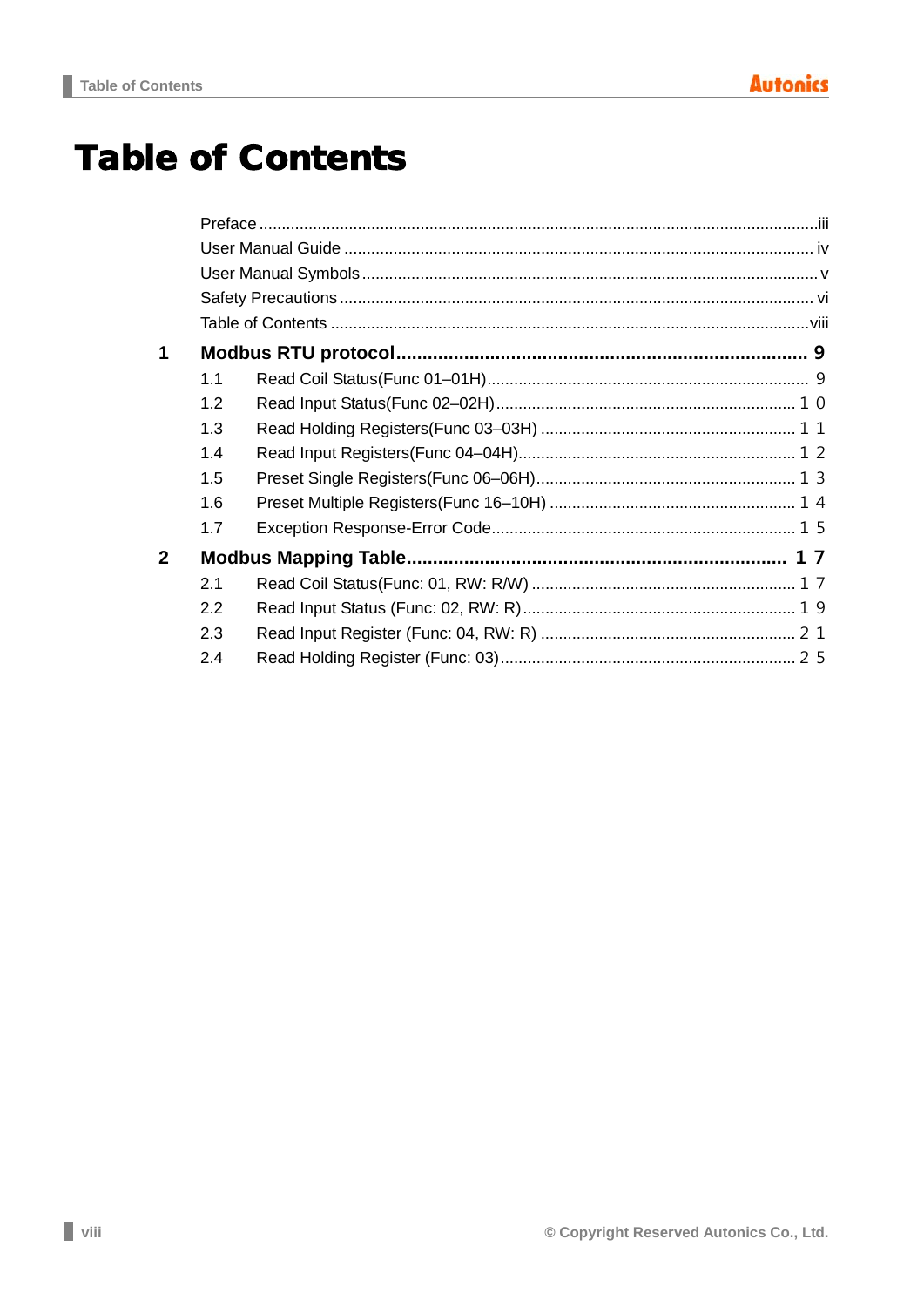# <span id="page-8-0"></span>1 Modbus RTU protocol

## <span id="page-8-1"></span>1.1 Read Coil Status(Func 01–01H)

Reads output(OX reference, Coil) ON/OFF status in the Slave device.

#### (1) Query (Master)

| <b>Slave Address Function</b> |       | <b>Starting Address</b> |           | <b>No. of Points</b> |                   | <b>Error Check(CRC16)</b> |           |
|-------------------------------|-------|-------------------------|-----------|----------------------|-------------------|---------------------------|-----------|
|                               |       | Hi(Upper)               | Lo(Lower) | Hi(Upper)            | Lo(Lower)         | Lo(Lower)                 | Hi(Upper) |
| 1Byte                         | 1Byte | 1Bvte                   | 1Byte     | 1Byte                | 1 <sub>Bvte</sub> | 1Bvte                     | 1Byte     |
|                               |       |                         |           |                      |                   |                           |           |

(2) Response (Slave)

| <b>Slave Address Function</b> |       | <b>Byte Count</b> | Data   | <b>IData</b>      |        | <b>Error Check(CRC16)</b> |           |
|-------------------------------|-------|-------------------|--------|-------------------|--------|---------------------------|-----------|
|                               |       |                   | (Data) | (Data)            | (Data) | (Lo(Lower                 | Hi(Upper) |
| 1 <sub>Byte</sub>             | 1Byte | 1 <sub>Bvte</sub> | 1Bvte  | 1 <sub>Bvte</sub> | 1Byte  | 1Bvte                     | 1Byte     |
|                               |       |                   |        |                   |        |                           |           |

 $-$  CRC16  $-$ 

If reading the output status(ON: 1, OFF: 0) of 10EA within coil 000001(0000 H) to 000010(0009 H) on Slave (Address 17) from Master.

**Query (Master)** 

| <b>Slave Address Function</b> |    | <b>Starting Address</b> |           | <b>No. of Points</b> |           | <b>Error Check(CRC16)</b> |           |
|-------------------------------|----|-------------------------|-----------|----------------------|-----------|---------------------------|-----------|
|                               |    | Hi(Upper)               | Lo(Lower) | Hi(Upper)            | Lo(Lower) | (Lo(Lower                 | Hi(Upper) |
| 11 H                          | 01 | 00 H                    | 00 H      | 00 H                 | 0A H      | ## H                      | ## H      |

If the values range from coil 000008(0007 H) to 000001(0000 H) on the slave are "ON-ON-OFF-OFF-ON-ON-OFF-ON", and the values from 000010(0009 H) to 000009(0008 H)are respectively "OFF-ON".

**Response (Slave)** 

| <b>Slave Address Function</b> |      | <b>IData</b><br><b>Byte Count</b> |                             | <b>IData</b>                | <b>IError Check(CRC16)</b> |           |
|-------------------------------|------|-----------------------------------|-----------------------------|-----------------------------|----------------------------|-----------|
|                               |      |                                   | $(00008 \text{ to } 00001)$ | $(00010 \text{ to } 00009)$ | (Lo(Lower                  | Hi(Upper) |
| 11 H                          | 01 H | 02 H                              | CD H                        | 01 H                        | ## H                       | ## H      |

I.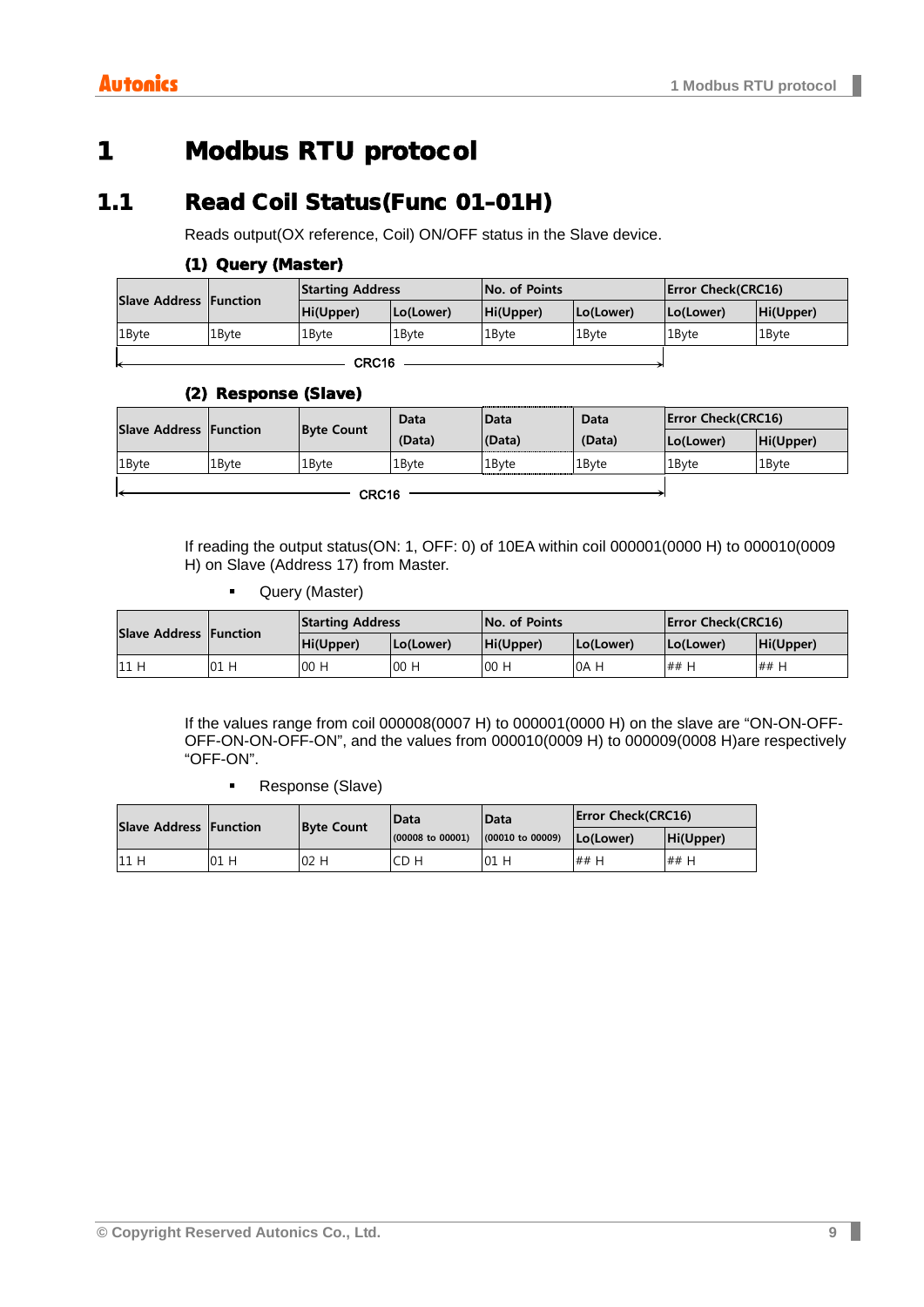## <span id="page-9-0"></span>1.2 Read Input Status(Func 02–02H)

Reads Input ON/OFF status(1X reference) in Slave device.

#### (1) Query (Master)

| <b>Slave Address Function</b> |       | <b>Starting Address</b> |           | <b>No. of Points</b> |           | <b>Error Check(CRC16)</b> |           |
|-------------------------------|-------|-------------------------|-----------|----------------------|-----------|---------------------------|-----------|
|                               |       | Hi(Upper)               | Lo(Lower) | Hi(Upper)            | (Lo(Lower | Lo(Lower)                 | Hi(Upper) |
| 1Byte                         | 1Bvte | 1Bvte                   | 1Bvte     | 1 <sub>Bvte</sub>    | 1Bvte     | 1Byte                     | 1Byte     |
|                               |       |                         |           |                      |           |                           |           |

 $-$  CRC16  $-$ 

#### (2) Response (Slave)

| Slave Address Function |       | <b>Byte Count</b> | Data   | Data   | Data   | <b>Error Check(CRC16)</b> |           |
|------------------------|-------|-------------------|--------|--------|--------|---------------------------|-----------|
|                        |       |                   | (Data) | (Data) | (Data) | Lo(Lower)                 | Hi(Upper) |
| 1Byte                  | 1Bvte | 1Bvte             | 1Bvte  | 1Bvte  | 1Byte  | 1 <sub>Bvte</sub>         | 1Byte     |
| CRC16                  |       |                   |        |        |        |                           |           |

If reading the input status(ON: 1, OFF: 0) of 10EA range 100001(0000 H)to100010(0009 H)in the Slave(Address 17) from the Master.

**-** Query (Master)

| <b>Slave Address Function</b> |     | <b>Starting Address</b> |           | <b>No. of Points</b> |           | <b>Error Check(CRC16)</b> |           |
|-------------------------------|-----|-------------------------|-----------|----------------------|-----------|---------------------------|-----------|
|                               |     | Hi(Upper)               | Lo(Lower) | Hi(Upper)            | Lo(Lower) | (Lo(Lower                 | Hi(Upper) |
| 11 H                          | 02H | 00 H                    | 00 H      | 00H                  | 0A H      | ## H                      | ## H      |

If the values range 100008(0007 H) to 100001(0000 H) on slave are "ON-ON-OFF-OFF-ON-ON-OFF-ON", and the values of 100010(0009 H) to 100009(0008 H) are respectively "OFF-ON".

**Response (Slave)** 

| <b>Slave Address Function</b> |     | <b>Byte Count</b> | <b>IData</b>                | Data                        | <b>Error Check(CRC16)</b> |           |
|-------------------------------|-----|-------------------|-----------------------------|-----------------------------|---------------------------|-----------|
|                               |     |                   | $(00008 \text{ to } 00001)$ | $(00010 \text{ to } 00009)$ | Lo(Lower)                 | Hi(Upper) |
| 11 H                          | 02H | 02H               | CD H                        | 01 H                        | ## H                      | ## H      |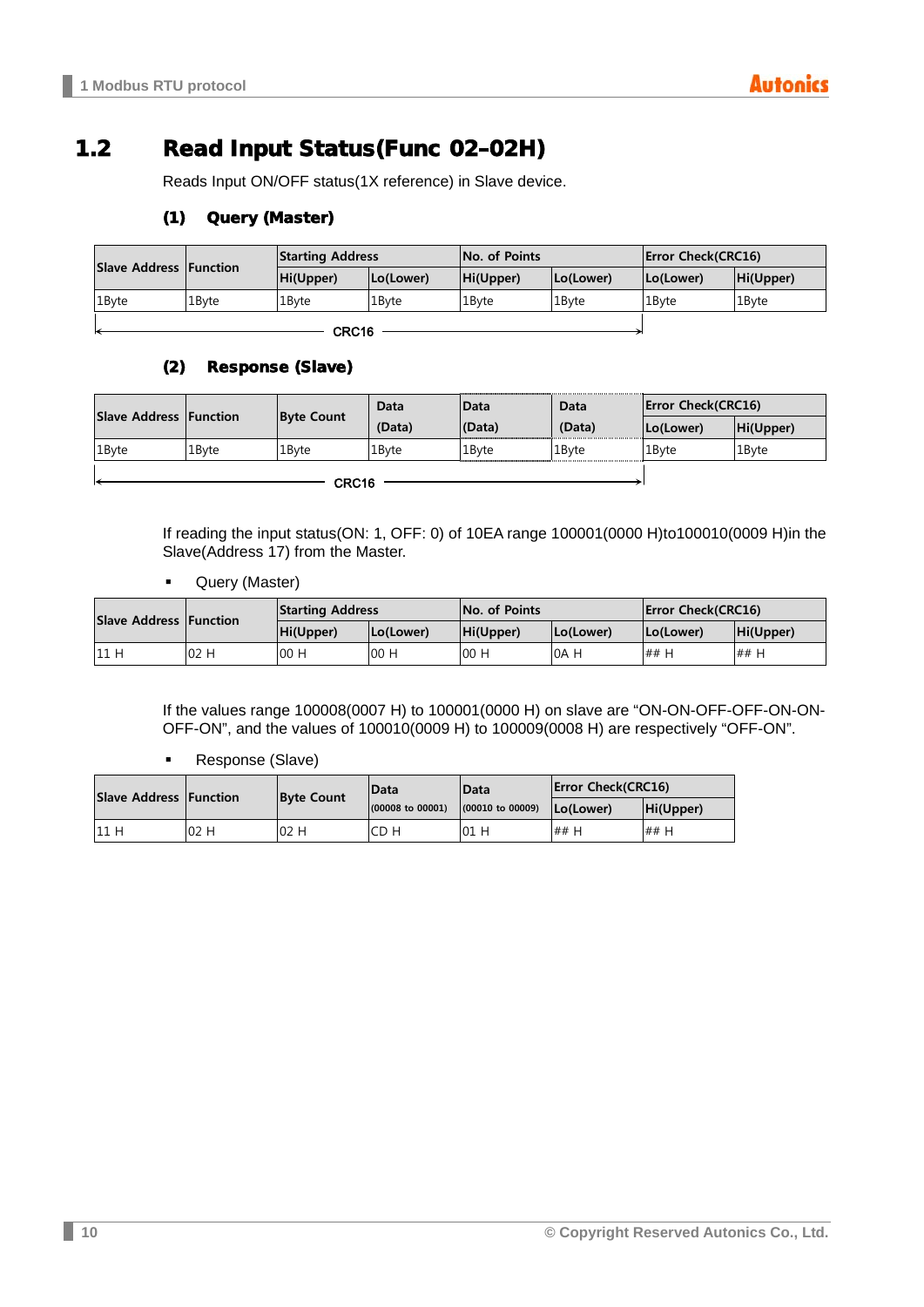L

## <span id="page-10-0"></span>1.3 Read Holding Registers(Func 03–03H)

Reads the Binary data of Holding Registers(4X reference) in Slave device.

#### (1) Query (Master)

| <b>Slave Address Function</b> |       | <b>Starting Address</b> |           | <b>No. of Points</b> |                   | <b>Error Check(CRC16)</b> |                   |
|-------------------------------|-------|-------------------------|-----------|----------------------|-------------------|---------------------------|-------------------|
|                               |       | Hi(Upper)               | Lo(Lower) | Hi(Upper)            | Lo(Lower)         | Lo(Lower)                 | Hi(Upper)         |
| 1 <sub>Bvte</sub>             | 1Byte | 1 <sub>Bvte</sub>       | 1Byte     | 1 <sub>Bvte</sub>    | 1 <sub>Bvte</sub> | 1Bvte                     | 1 <sub>Bvte</sub> |
| $\sim$                        |       |                         |           |                      |                   |                           |                   |

 $-$  CRC16  $-$ 

#### (2) Response (Slave)

| <b>Slave Address Function</b> |       | Byte Count | Data(Data) |       | Data(Data) |                   | Data(Data)        |        | <b>Error Check(CRC16)</b>                                                              |                   |
|-------------------------------|-------|------------|------------|-------|------------|-------------------|-------------------|--------|----------------------------------------------------------------------------------------|-------------------|
|                               |       |            |            |       |            |                   |                   |        | Hi(Upper)  Lo(Lower)  Hi(Upper)  Lo(Lower)  Hi(Upper)  Lo(Lower)  Lo(Lower)  Hi(Upper) |                   |
| 1Byte                         | 1Byte | 1Bvte      | 1Byte      | 1Bvte | 1Byte      | 1 <sub>Bvte</sub> | <sup>1</sup> Bvte | l1Bvte | 1Byte                                                                                  | 1 <sub>Bvte</sub> |
| ----                          |       |            |            |       |            |                   |                   |        |                                                                                        |                   |

 $-$  CRC16  $-$ 

If reading the values of 2EA, from Holding Register 400001(0000 H) to 400002(0001 H), in Slave(Address 17) from the Master.

**Query (Master)** 

| Slave Address Function |     | <b>Starting Address</b> |           | <b>No. of Points</b> |           | <b>Error Check(CRC16)</b> |           |
|------------------------|-----|-------------------------|-----------|----------------------|-----------|---------------------------|-----------|
|                        |     | Hi(Upper)               | (Lo(Lower | Hi(Upper)            | Lo(Lower) | (Lo(Lower                 | Hi(Upper) |
| 11 H                   | 03H | 00 H                    | 00H       | 00 F                 | 02 H      | ## H                      | ## H      |

If the value of 400001(0000 H) on Slave is "555(22B H)" and the value of 400002(0001 H) is "100(64 H)".

**Response (Slave)** 

| <b>Slave Address Function</b> |      | <b>Byte Count</b> | Data(Data) |           | Data(Data) |           | <b>Error Check(CRC16)</b> |           |
|-------------------------------|------|-------------------|------------|-----------|------------|-----------|---------------------------|-----------|
|                               |      |                   | Hi(Upper)  | Lo(Lower) | Hi(Upper)  | Lo(Lower) | Lo(Lower)                 | Hi(Upper) |
| 11 H                          | 03 H | 04 H              | 02 H       | 2B<br>H   | 00 H       | 64 H      | ## H                      | ## H      |

П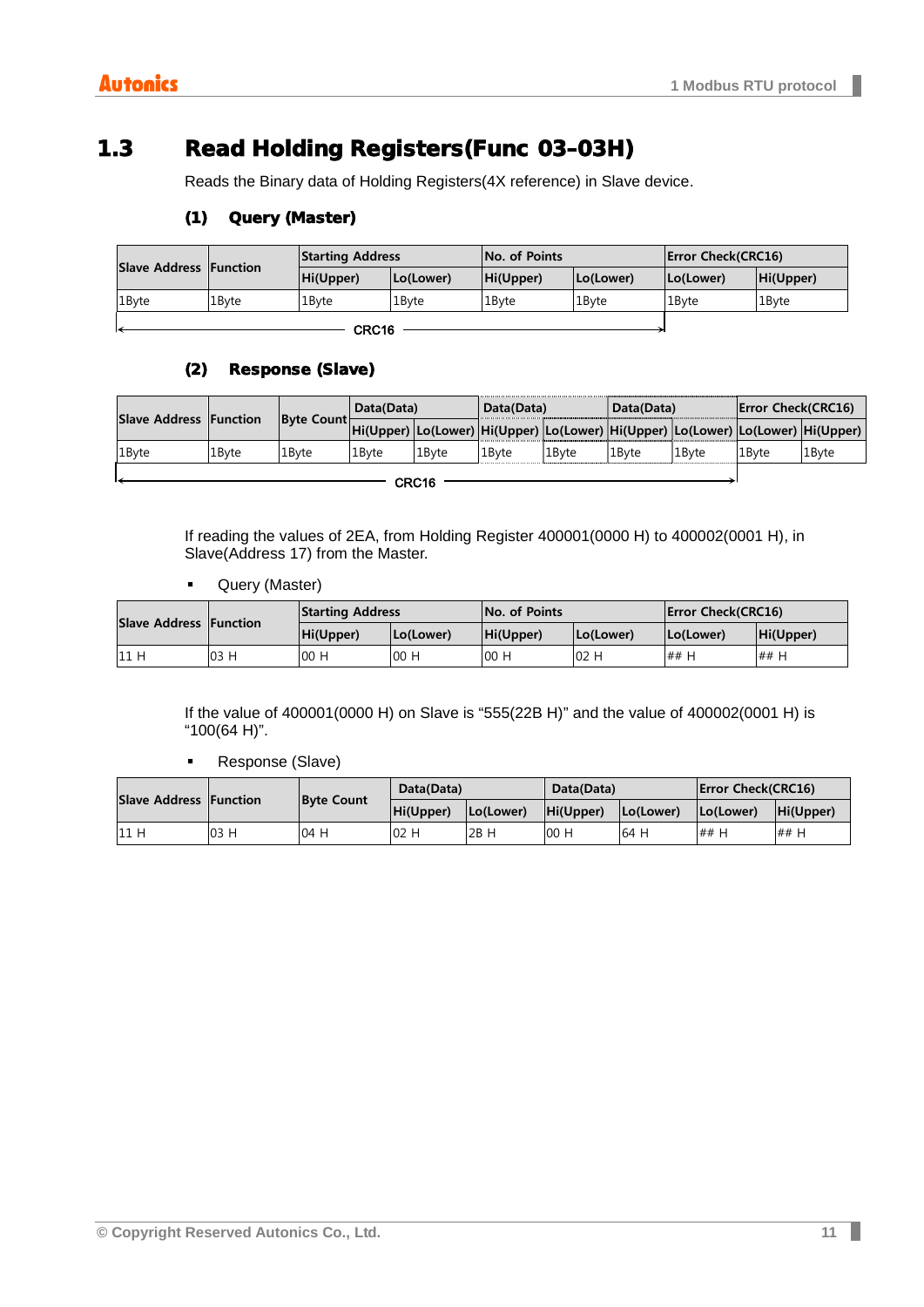## <span id="page-11-0"></span>1.4 Read Input Registers(Func 04–04H)

Reads the Binary data of Input Registers(3X reference) in Slave device.

#### (1) Query (Master)

| <b>Slave Address Function</b> |       | <b>Starting Address</b> |           | <b>No. of Points</b> |                   | <b>Error Check(CRC16)</b> |                   |
|-------------------------------|-------|-------------------------|-----------|----------------------|-------------------|---------------------------|-------------------|
|                               |       | Hi(Upper)               | Lo(Lower) | Hi(Upper)            | (Lo(Lower         | Lo(Lower)                 | Hi(Upper)         |
| 1Byte                         | 1Bvte | 1Byte                   | 1Byte     | 1Byte                | 1 <sub>Bvte</sub> | 1Byte                     | 1 <sub>Byte</sub> |
|                               |       |                         |           |                      |                   |                           |                   |

 $-$  CRC16  $-$ 

#### (2) Response (Slave)

| Slave Address Function |       | <b>Byte Count</b> |       |       |       | <b>Error Check(CRC16)</b> |           |
|------------------------|-------|-------------------|-------|-------|-------|---------------------------|-----------|
|                        |       |                   | Data  | Data  | Data  | Lo(Lower)<br>1Byte        | Hi(Upper) |
| 1Byte                  | 1Byte | 1Byte             | 1Bvte | 1Byte | 1Byte |                           | 1Byte     |
|                        |       |                   |       |       |       |                           |           |

If reading the values of 2EA range from Input Register 300001(0000 H) to 300002(0001 H) on Slave (Address 17) from Master.

**Query (Master)** 

| Slave Address Function |     | <b>Starting Address</b> |           | <b>No. of Points</b> |           | <b>Error Check(CRC16)</b> |           |
|------------------------|-----|-------------------------|-----------|----------------------|-----------|---------------------------|-----------|
|                        |     | Hi(Upper)               | Lo(Lower) | Hi(Upper)            | Lo(Lower) | Lo(Lower)                 | Hi(Upper) |
| 11 H                   | 04H | 00 H                    | 00 H      | 00H                  | 02H       | ## F                      | ## H      |

If the values of 300001(0000 H) on Slave is "10(A H)" and the values of 300002(0001 H) on Slave is "20(14 H)".

**Response (Slave)** 

| <b>Slave Address Function</b> |      | <b>Byte Count</b> | Data(Data) |           | Data(Data) |           | <b>Error Check(CRC16)</b> |           |
|-------------------------------|------|-------------------|------------|-----------|------------|-----------|---------------------------|-----------|
|                               |      |                   | Hi(Upper)  | Lo(Lower) | Hi(Upper)  | Lo(Lower) | Lo(Lower)                 | Hi(Upper) |
| 11H                           | 04 H | 04 H              | 00 H       | 0A H      | 00 H       | 14 H      | ## H                      | ## H      |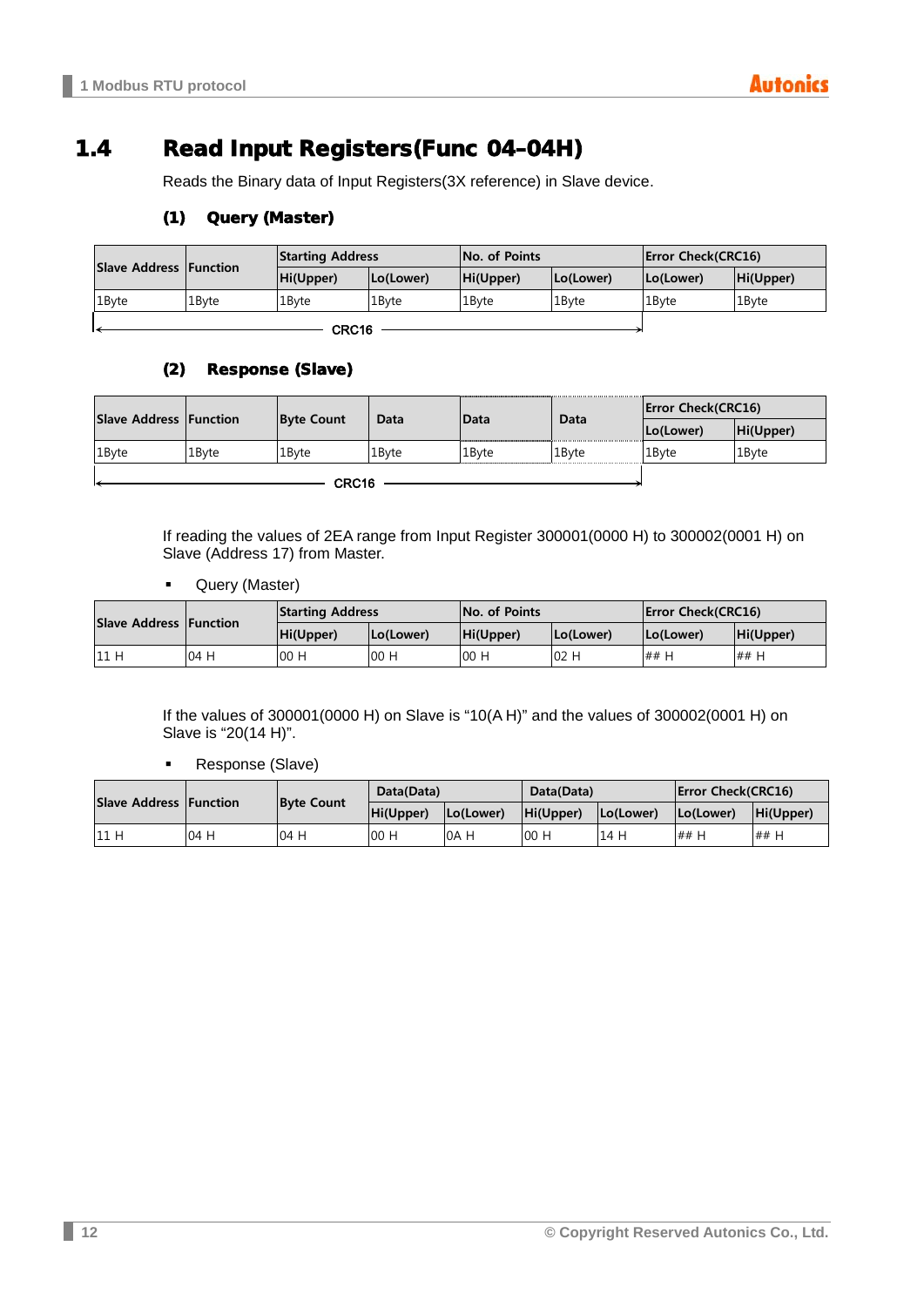## <span id="page-12-0"></span>1.5 Preset Single Registers(Func 06–06H)

Writes the Binary data of single Holding Registers (4X reference) in Slave device.

#### (1) Query (Master)

|       | Slave Address Function | <b>Register Address</b> |           | <b>Preset Data(Data)</b> |           | <b>Error Check(CRC16)</b> |           |
|-------|------------------------|-------------------------|-----------|--------------------------|-----------|---------------------------|-----------|
|       |                        | Hi(Upper)               | Lo(Lower) | Hi(Upper)                | Lo(Lower) | Lo(Lower)                 | Hi(Upper) |
| 1Byte | 1Byte                  | 1Bvte                   | 1Bvte     | 1 <sub>Bvte</sub>        | 1Byte     | 1Byte                     | 1Byte     |
|       |                        |                         |           |                          |           |                           |           |

 $-$  CRC16  $-$ 

#### (2) Response (Slave)

| <b>Slave Address Function</b> |             | <b>Register Address</b> |           | <b>Preset Data(Data)</b> |                   | <b>Error Check(CRC16)</b> |                   |
|-------------------------------|-------------|-------------------------|-----------|--------------------------|-------------------|---------------------------|-------------------|
| (국번)                          | <b>(명령)</b> | Hi(Upper)               | (Lo(Lower | Hi(Upper)                | Lo(Lower)         | (Lo(Lower                 | Hi(Upper)         |
| 1Byte                         | 1Byte       | 1Bvte                   | 1Byte     | 1Byte                    | 1 <sub>Bvte</sub> | 1Bvte                     | 1 <sub>Byte</sub> |
|                               |             |                         |           |                          |                   |                           |                   |

If writing "10(A H)" to Holding Register 400001(0000 H) on Slave(Address 17) from Master.

**-** Query (Master)

| <b>Slave Address Function</b> |                          | <b>Starting Address</b>  |           | <b>Preset Data(Data)</b> |           | <b>Error Check(CRC16)</b> |           |
|-------------------------------|--------------------------|--------------------------|-----------|--------------------------|-----------|---------------------------|-----------|
|                               |                          | Hi(Upper)                | Lo(Lower) | Hi(Upper)                | Lo(Lower) | Lo(Lower)                 | Hi(Upper) |
| 11 H                          | 06 H                     | 00 H                     | 00H       | 00H                      | 0A H      | ## H                      | ## H      |
|                               | $\overline{\phantom{0}}$ | $\overline{\phantom{a}}$ |           |                          |           |                           |           |

Response (Slave)

| Slave Address Function |      | <b>Starting Address</b> |           | <b>Preset Data(Data)</b> |           | <b>Error Check(CRC16)</b> |           |
|------------------------|------|-------------------------|-----------|--------------------------|-----------|---------------------------|-----------|
|                        |      | Hi(Upper)               | (Lo(Lower | Hi(Upper)                | Lo(Lower) | (Lo(Lower                 | Hi(Upper) |
| 11 H                   | 06 H | 00 H                    | 00 H      | 00 F                     | 0A H      | ## H                      | ## H      |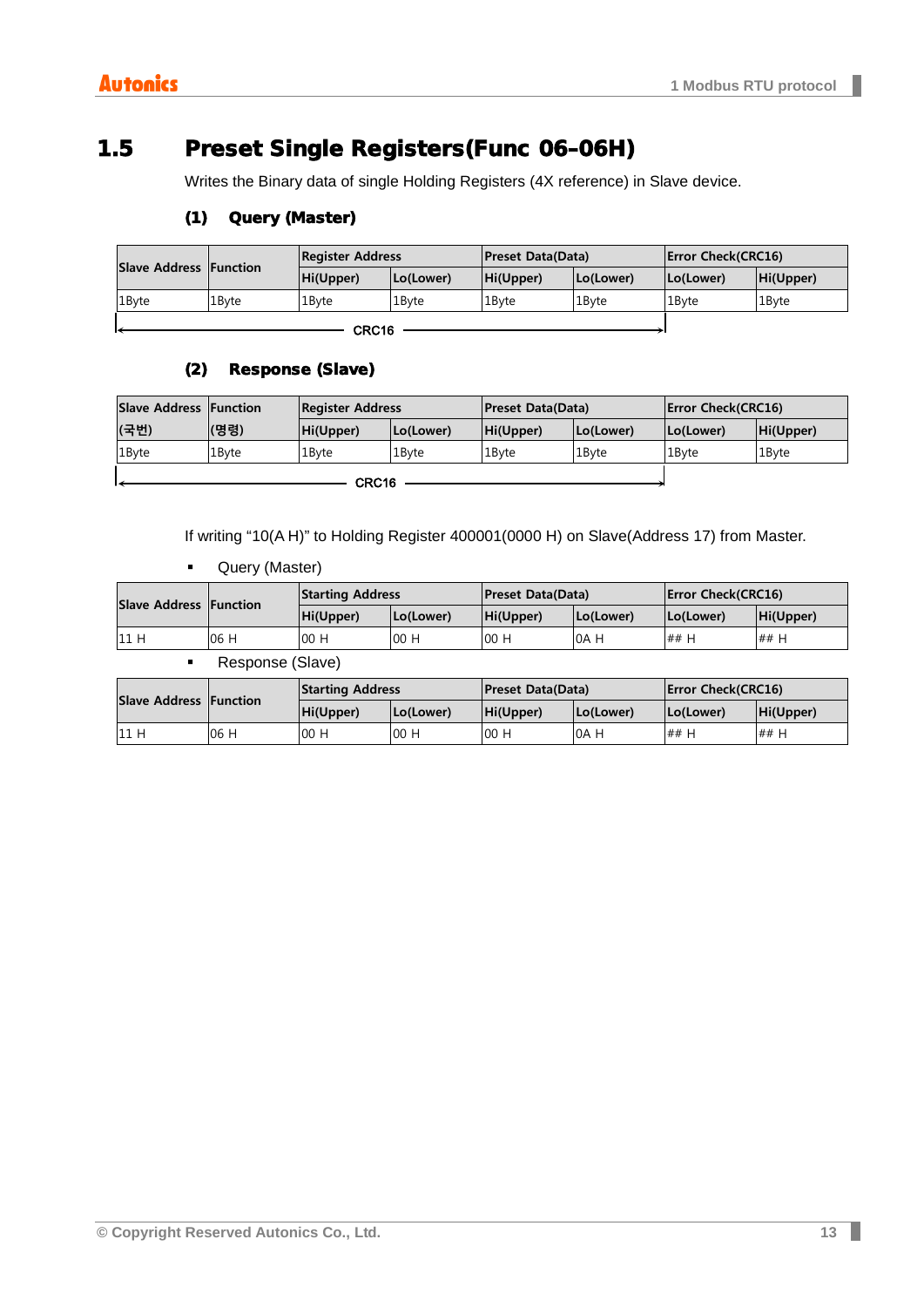## <span id="page-13-0"></span>1.6 Preset Multiple Registers(Func 16–10H)

Writes the Binary data of Holding Registers (4X reference) consecutively in Slave device.

| <b>Slave</b><br><b>Function</b><br><b>Address</b> |       | Starting Address No. of Register |       |                         |                   | <b>Byte Count</b> | Data(Data)      |           | Data(Data)              |                   | <b>Error Check</b><br>$ $ (CRC16) |       |
|---------------------------------------------------|-------|----------------------------------|-------|-------------------------|-------------------|-------------------|-----------------|-----------|-------------------------|-------------------|-----------------------------------|-------|
|                                                   | lНi   | Lo                               | lНi   | lLo                     |                   | ΙHί               | lLo             | <b>Hi</b> | lLo.                    |                   | lНi                               |       |
|                                                   |       | (Upper) (Lower)                  |       | $ $ (Upper) $ $ (Lower) |                   |                   | (Upper) (Lower) |           | $ $ (Upper) $ $ (Lower) |                   | ΙLΟ                               |       |
| 1Byte                                             | 1Byte | 1 <sub>Bvte</sub>                | 1Byte | 1 <sub>Byte</sub>       | 1 <sub>Bvte</sub> | 1 <sub>Bvte</sub> | 1Byte           | 1Bvte     | 1Byte                   | 1 <sub>Bvte</sub> | 1Byte                             | 1Byte |
|                                                   |       |                                  |       |                         |                   |                   |                 |           |                         |                   |                                   |       |

#### (1) Query (Master)

 $-$  CRC16 -

#### (2) Response (Slave)

| <b>Slave Address Function</b> |       | <b>Starting Address</b> |           | No. of Register |                   | Error Check(CRC16) |           |
|-------------------------------|-------|-------------------------|-----------|-----------------|-------------------|--------------------|-----------|
|                               |       | Hi(Upper)               | Lo(Lower) | Hi(Upper)       | Lo(Lower)         | Lo(Lower)          | Hi(Upper) |
| 1 <sub>Byte</sub>             | 1Bvte | 1Bvte                   | 1Bvte     | 1Bvte           | 1 <sub>Bvte</sub> | 1Byte              | 1Byte     |
|                               |       |                         |           |                 |                   |                    |           |

If writing "10(A H)" in common to the range of Holding Register 400001(0000 H) to 400002(0001 H) on Slave(Address 17) from Master.

Query (Master)

| <b>Slave</b><br>Functio |      |     | Starting Address No. of Register |      |     |                   | Data(Data)<br>Data(Data) |         |         | <b>Error Check</b><br>$ $ (CRC16) |      |            |
|-------------------------|------|-----|----------------------------------|------|-----|-------------------|--------------------------|---------|---------|-----------------------------------|------|------------|
| Address In              |      | Нi  | lLo                              | lНi  | lLo | <b>Byte Count</b> | Нi                       | lLo     | IНi     | Lo                                |      | <b>IHi</b> |
|                         |      |     | (Upper) (Lower) (Upper) (Lower)  |      |     |                   | (Upper)                  | (Lower) | (Upper) | (Lower)                           |      |            |
| 11 H                    | 10 H | 00H | 00H                              | 00 H | 02H | 04 H              | 00 H                     | 0A H    | 00 H    | 0A H                              | ## H | ## H       |

Response (Slave)

| <b>Slave Address Function</b> |      | <b>Starting Address</b> |           | No. of Register |           | <b>Error Check(CRC16)</b> |           |  |
|-------------------------------|------|-------------------------|-----------|-----------------|-----------|---------------------------|-----------|--|
|                               |      | Hi(Upper)               | Lo(Lower) | Hi(Upper)       | (Lo(Lower | Lo(Lower)                 | Hi(Upper) |  |
| 11 H                          | 10 H | 00 H                    | 00H       | 00 H            | 02H       | ## H                      | ## H      |  |

Please use the Single Register Write function rather than Multi Register Write function if you use the slave(device) connecting with external devices such as PLC, Graphic Panel, except in the case of download that presets the minimum/maximum or basic value of parameter by Input specifications in PC Loader Program.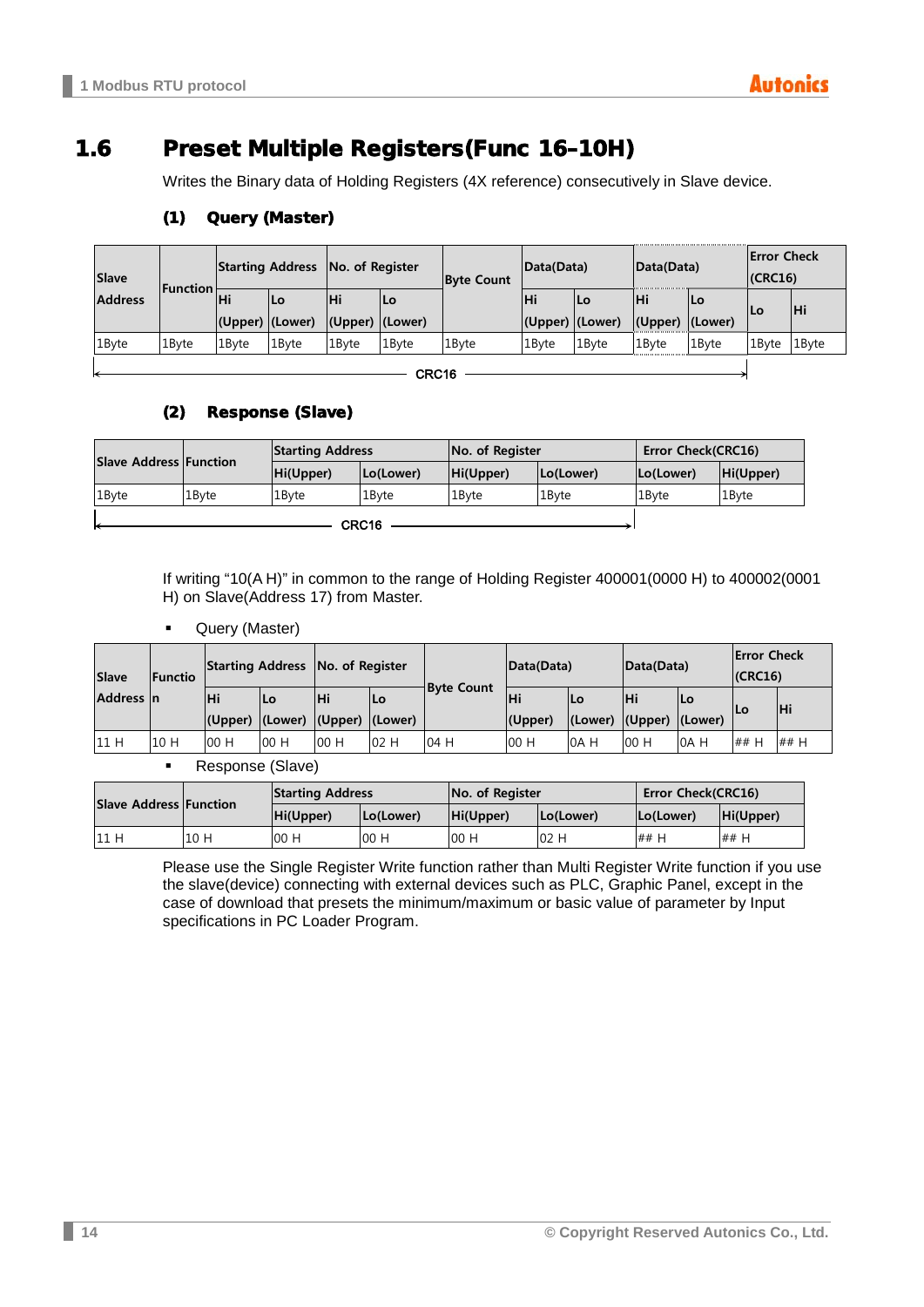## <span id="page-14-0"></span>1.7 Exception Response-Error Code

If occurs an error, send a response command and transmit each Exception Code after set(1) the highest-level bit of received command(Function).

| <b>Slave Address</b> | <b>IFunction</b> |                       | <b>Error Check(CRC16)</b> |           |
|----------------------|------------------|-----------------------|---------------------------|-----------|
|                      | $+80$ H          | <b>Exception Code</b> | Lo(Lower)                 | Hi(Upper) |
| 1 <sub>Byte</sub>    | 1Bvte            | 1Byte                 | 1 <sub>Bvte</sub>         | 1Byte     |
|                      | CRC16            |                       |                           |           |

- **ILLEGAL FUNCTION (Exception Code: 01 H): A command that is not supported.**
- ILLEGAL DATA ADDRESS (Exception Code: 02 H): Starting address of queried data is inconsistent with transmittable address from the device.
- ILLRGAL DATA VALUE (Exception Code: 03 H): Numbers of queried data are inconsistent with the numbers of transmittable (transferable) data from the device.
- SLAVE DEVICE FAILURE (Exception Code: 04 H): Not properly completed the queried command (order).

If reading the output status of non-existing coil 001001(03E8 H) [ON: 1, OFF: 0] on Slave(Address 17) from Master.

**-** Query (Master)

| <b>Slave Address Function</b> |      | <b>Starting Address</b> |           | <b>No. of Points</b> |           | <b>Error Check(CRC16)</b> |           |  |
|-------------------------------|------|-------------------------|-----------|----------------------|-----------|---------------------------|-----------|--|
|                               |      | Hi(Upper)               | (Lo(Lower | Hi(Upper)            | Lo(Lower) | (Lo(Lower                 | Hi(Upper) |  |
| 111 H                         | 01 H | 03 H                    | IE8 H     | 00 H                 | 01 H      | ## H                      | 1## H     |  |

■ Response (Slave)

| <b>Slave Address</b> | <b>Function</b> |                       | Error Check(CRC16) |           |
|----------------------|-----------------|-----------------------|--------------------|-----------|
|                      | $+80$ H         | <b>Exception Code</b> | (Lo(Lower          | Hi(Upper) |
| 11 H                 | 81 H            | 02H                   | ## H               | ## H      |

п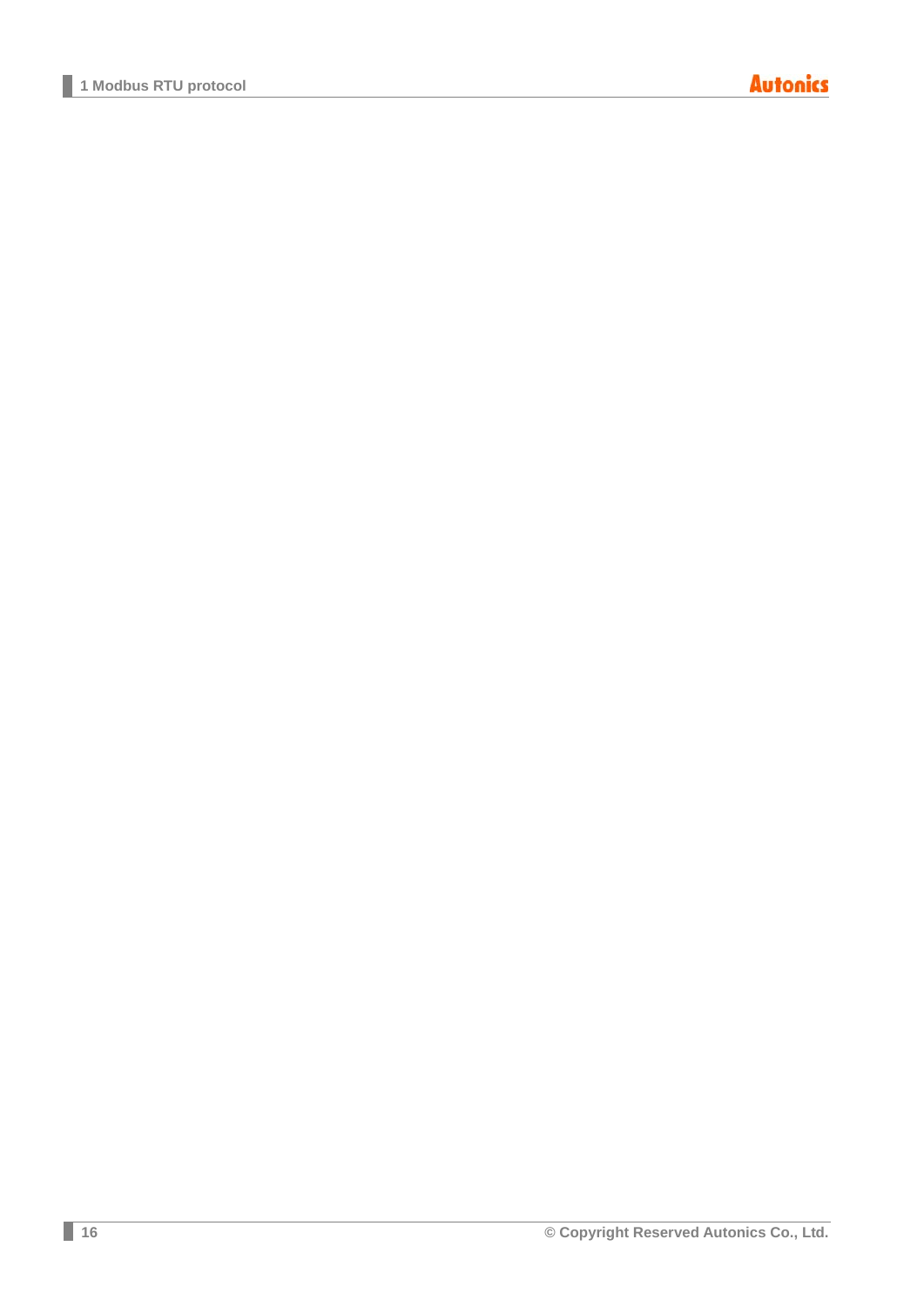# <span id="page-16-0"></span>2 Modbus Mapping Table

# <span id="page-16-1"></span>2.1 Read Coil Status(Func: 01, RW: R/W)

| No(Address)  | Func R/W  | Parameter/<br><b>Parameter name</b> | <b>Description</b>       | <b>Set range</b> |        | Unit | Defau<br>It | <b>Note</b> |
|--------------|-----------|-------------------------------------|--------------------------|------------------|--------|------|-------------|-------------|
| 000001(0000) | 01/05 R/W |                                     | POINT 1 DO Output Value  | 0:OFF            | 1:ON   |      |             |             |
| 000002(0001) | 01/05 R/W |                                     | POINT 2 DO Output Value  | 0:OFF            | 1:ON   |      |             |             |
| 000003(0002) | 01/05 R/W |                                     | POINT 3 DO Output Value  | 0:OFF            | 1:ON   |      |             |             |
| 000004(0003) | 01/05 R/W |                                     | POINT 4 DO Output Value  | 0:OFF            | 1:ON   |      |             |             |
| 000005(0004) | 01/05 R/W |                                     | POINT 5 DO Output Value  | 0:OFF            | 1:ON   |      |             |             |
| 000006(0005) | 01/05 R/W |                                     | POINT 6 DO Output Value  | 0:OFF            | 1:ON   |      |             |             |
| 000007(0006) | 01/05 R/W |                                     | POINT 7 DO Output Value  | 0:OFF            | 1:ON   |      |             |             |
| 000008(0007) | 01/05 R/W |                                     | POINT 8 DO Output Value  | 0:OFF            | 1:ON   |      |             |             |
| 000009(0008) | 01/05 R/W |                                     | POINT 9 DO Output Value  | 0:OFF            | 1:ON   |      |             |             |
| 000010(0009) | 01/05 R/W |                                     | POINT 10 DO Output Value | 0:OFF            | 1:ON   |      |             |             |
| 000011(000A) | 01/05 R/W |                                     | POINT 11 DO Output Value | 0:OFF            | 1:ON   |      |             |             |
| 000012(000B) | 01/05 R/W |                                     | POINT 12 DO Output Value | 0:OFF            | 1:ON   |      |             |             |
| 000013(000C) | 01/05 R/W |                                     | POINT 13 DO Output Value | 0:OFF            | 1:ON   |      |             |             |
| 000014(000D) | 01/05 R/W |                                     | POINT 14 DO Output Value | 0:OFF            | 1:ON   |      |             |             |
| 000015(000E) | 01/05 R/W |                                     | POINT 15 DO Output Value | 0:OFF            | 1:ON   |      |             |             |
| 000016(000F) | 01/05 R/W |                                     | POINT 16 DO Output Value | 0:OFF            | 1:ON   |      |             |             |
| 000017(0010) | 01/05 R/W |                                     | POINT 17 DO Output Value | 0:OFF            | 1:ON   |      |             |             |
| 000018(0011) | 01/05 R/W |                                     | POINT 18 DO Output Value | 0:OFF            | 1:ON   |      |             |             |
| 000019(0012) | 01/05 R/W |                                     | POINT 19 DO Output Value | 0:OFF            | 1:ON   |      |             |             |
| 000020(0013) | 01/05 R/W |                                     | POINT 20 DO Output Value | 0:OFF            | 1:ON   |      |             |             |
| 000021(0014) | 01/05 R/W |                                     | POINT 21 DO Output Value | 0:OFF            | 1:ON   |      |             |             |
| 000022(0015) | 01/05 R/W |                                     | POINT 22 DO Output Value | 0:OFF            | 1:ON   |      |             |             |
| 000023(0016) | 01/05 R/W |                                     | POINT 23 DO Output Value | 0:OFF            | 1:ON   |      |             |             |
| 000024(0017) | 01/05 R/W |                                     | POINT 24 DO Output Value | 0:OFF            | 1:ON   |      |             |             |
| 000025(0018) | 01/05 R/W |                                     | POINT 25 DO Output Value | 0:OFF            | 1:ON   |      |             |             |
| 000026(0019) | 01/05 R/W |                                     | POINT 26 DO Output Value | 0:OFF            | 1:ON   |      |             |             |
| 000027(001A) | 01/05R/W  |                                     | POINT 27 DO Output Value | 0:OFF            | 1:ON   |      |             |             |
| 000028(001B) | 01/05 R/W |                                     | POINT 28 DO Output Value | 0:OFF            | 1:ON   |      |             |             |
| 000029(001C) | 01/05 R/W |                                     | POINT 29 DO Output Value | 0:OFF            | 1:ON   |      |             |             |
| 000030(001D) | 01/05 R/W |                                     | POINT 30 DO Output Value | 0 : OFF          | 1 : ON |      |             |             |
| 000031(001E) | 01/05 R/W |                                     | POINT 31 DO Output Value | 0:OFF            | 1:ON   |      |             |             |
| 000032(001F) | 01/05 R/W |                                     | POINT 32 DO Output Value | 0:OFF            | 1:ON   |      |             |             |
| 000033(0020) | 01/05 R/W |                                     | POINT 33 DO Output Value | 0:OFF            | 1:ON   |      |             |             |
| 000034(0021) | 01/05 R/W |                                     | POINT 34 DO Output Value | 0:OFF            | 1:ON   |      |             |             |
| 000035(0022) | 01/05 R/W |                                     | POINT 35 DO Output Value | 0:OFF            | 1:ON   |      |             |             |
| 000036(0023) | 01/05 R/W |                                     | POINT 36 DO Output Value | 0:OFF            | 1:ON   |      |             |             |
| 000037(0024) | 01/05 R/W |                                     | POINT 37 DO Output Value | 0:OFF            | 1:ON   |      |             |             |
| 000038(0025) | 01/05 R/W |                                     | POINT 38 DO Output Value | 0:OFF            | 1:ON   |      |             |             |
| 000039(0026) | 01/05 R/W |                                     | POINT 39 DO Output Value | 0:OFF            | 1:ON   |      |             |             |
| 000040(0027) | 01/05R/W  |                                     | POINT 40 DO Output Value | 0:OFF            | 1:ON   |      |             |             |
| 000041(0028) | 01/05 R/W |                                     | POINT 41 DO Output Value | 0:OFF            | 1:ON   |      |             |             |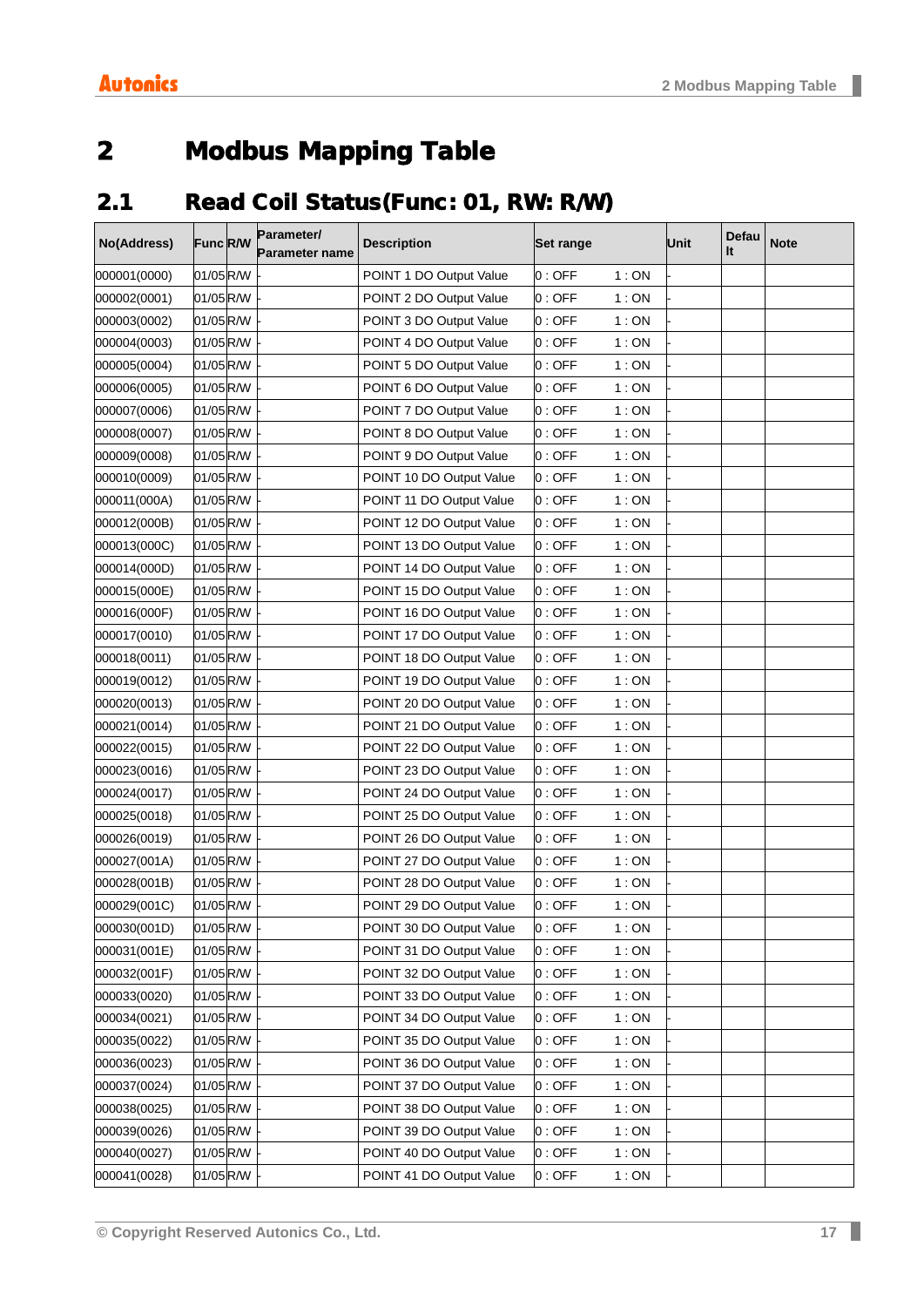| No(Address)    | Func R/W  | Parameter/<br>Parameter name | <b>Description</b>       | <b>Set range</b> |      | Unit | Defau<br>It | <b>Note</b> |
|----------------|-----------|------------------------------|--------------------------|------------------|------|------|-------------|-------------|
| 000042(0029)   | 01/05R/W  |                              | POINT 42 DO Output Value | 0:OFF            | 1:ON |      |             |             |
| 000043(002A)   | 01/05R/W  |                              | POINT 43 DO Output Value | 0:OFF            | 1:ON |      |             |             |
| 000044(002B)   | 01/05R/W  |                              | POINT 44 DO Output Value | 0:OFF            | 1:ON |      |             |             |
| 000045(002C)   | 01/05R/W  |                              | POINT 45 DO Output Value | 0:OFF            | 1:ON |      |             |             |
| 000046(002D)   | 01/05R/W  |                              | POINT 46 DO Output Value | 0:OFF            | 1:ON |      |             |             |
| 000047(002E)   | 01/05 R/W |                              | POINT 47 DO Output Value | 0:OFF            | 1:ON |      |             |             |
| 000048(002F)   | 01/05R/W  |                              | POINT 48 DO Output Value | 0:OFF            | 1:ON |      |             |             |
| 000049(0030)   | 01/05R/W  |                              | POINT 49 DO Output Value | 0:OFF            | 1:ON |      |             |             |
| 000050(0031)   | 01/05R/W  |                              | POINT 50 DO Output Value | 0:OFF            | 1:ON |      |             |             |
| 000051(0032)   | 01/05R/W  |                              | POINT 51 DO Output Value | 0:OFF            | 1:ON |      |             |             |
| 000052(0033)   | 01/05R/W  |                              | POINT 52 DO Output Value | 0:OFF            | 1:ON |      |             |             |
| 000053(0034)   | 01/05R/W  |                              | POINT 53 DO Output Value | 0:OFF            | 1:ON |      |             |             |
| 000054(0035)   | 01/05R/W  |                              | POINT 54 DO Output Value | 0:OFF            | 1:ON |      |             |             |
| 000055(0036)   | 01/05R/W  |                              | POINT 55 DO Output Value | 0:OFF            | 1:ON |      |             |             |
| 000056(0037)   | 01/05 R/W |                              | POINT 56 DO Output Value | 0:OFF            | 1:ON |      |             |             |
| 000057(0038)   | 01/05R/W  |                              | POINT 57 DO Output Value | 0:OFF            | 1:ON |      |             |             |
| 000058(0039)   | 01/05R/W  |                              | POINT 58 DO Output Value | 0:OFF            | 1:ON |      |             |             |
| 000059(003A)   | 01/05 R/W |                              | POINT 59 DO Output Value | 0:OFF            | 1:ON |      |             |             |
| 000060(003B)   | 01/05R/W  |                              | POINT 60 DO Output Value | 0:OFF            | 1:ON |      |             |             |
| 000061(003C)   | 01/05R/W  |                              | POINT 61 DO Output Value | 0:OFF            | 1:ON |      |             |             |
| 000062(003D)   | 01/05R/W  |                              | POINT 62 DO Output Value | 0:OFF            | 1:ON |      |             |             |
| 000063(003E)   | 01/05 R/W |                              | POINT 63 DO Output Value | 0:OFF            | 1:ON |      |             |             |
| 000064(003F)   | 01/05R/W  |                              | POINT 64 DO Output Value | 0:OFF            | 1:ON |      |             |             |
| 000065to000100 |           | Reserved                     |                          |                  |      |      |             |             |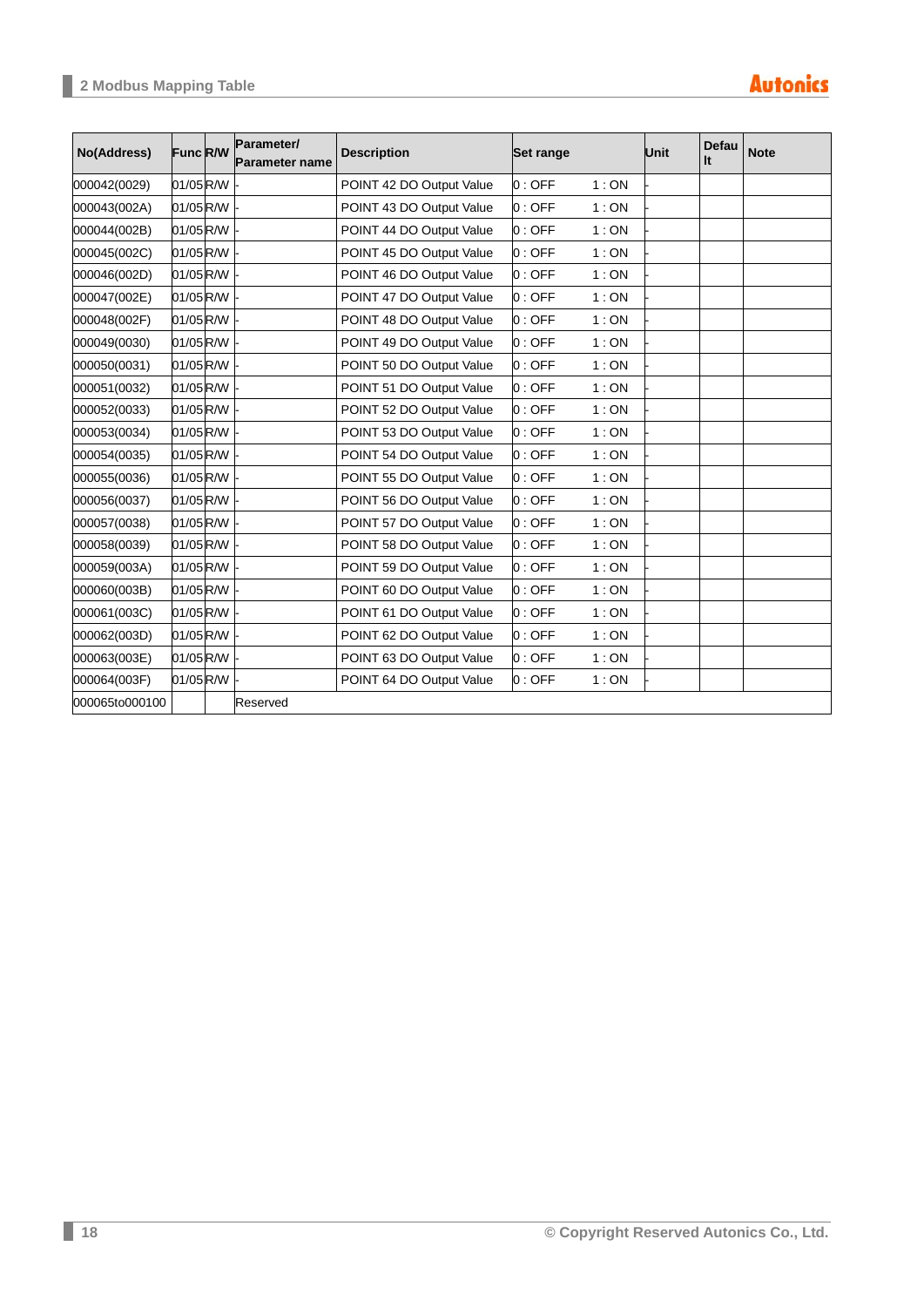# <span id="page-18-0"></span>2.2 Read Input Status (Func: 02, RW: R)

| No(Address)  | Func R/W |             | Parameter/     | <b>Description</b>      | Set range |      | <b>Unit</b> | Defau | <b>Note</b> |
|--------------|----------|-------------|----------------|-------------------------|-----------|------|-------------|-------|-------------|
|              |          |             | Parameter name |                         |           |      |             | It    |             |
| 100001(0000) | 02       | R           |                | POINT 1 DI Input Value  | 0:OFF     | 1:ON |             |       |             |
| 100002(0001) | 02       | $\mathsf R$ |                | POINT 2 DI Input Value  | 0:OFF     | 1:ON |             |       |             |
| 100003(0002) | 02       | R           |                | POINT 3 DI Input Value  | 0:OFF     | 1:ON |             |       |             |
| 100004(0003) | 02       | R           |                | POINT 4 DI Input Value  | 0:OFF     | 1:ON |             |       |             |
| 100005(0004) | 02       | R           |                | POINT 5 DI Input Value  | 0:OFF     | 1:ON |             |       |             |
| 100006(0005) | 02       | R           |                | POINT 6 DI Input Value  | 0:OFF     | 1:ON |             |       |             |
| 100007(0006) | 02       | R           |                | POINT 7 DI Input Value  | 0:OFF     | 1:ON |             |       |             |
| 100008(0007) | 02       | R           |                | POINT 8 DI Input Value  | 0:OFF     | 1:ON |             |       |             |
| 100009(0008) | 02       | R           |                | POINT 9 DI Input Value  | 0:OFF     | 1:ON |             |       |             |
| 100010(0009) | 02       | R           |                | POINT 10 DI Input Value | 0:OFF     | 1:ON |             |       |             |
| 100011(000A) | 02       | R           |                | POINT 11 DI Input Value | 0:OFF     | 1:ON |             |       |             |
| 100012(000B) | 02       | R           |                | POINT 12 DI Input Value | 0:OFF     | 1:ON |             |       |             |
| 100013(000C) | 02       | R           |                | POINT 13 DI Input Value | 0:OFF     | 1:ON |             |       |             |
| 100014(000D) | 02       | $\mathsf R$ |                | POINT 14 DI Input Value | 0:OFF     | 1:ON |             |       |             |
| 100015(000E) | 02       | R           |                | POINT 15 DI Input Value | $0:$ OFF  | 1:ON |             |       |             |
| 100016(000F) | 02       | R           |                | POINT 16 DI Input Value | 0:OFF     | 1:ON |             |       |             |
| 100017(0010) | 02       | R           |                | POINT 17 DI Input Value | 0:OFF     | 1:ON |             |       |             |
| 100018(0011) | 02       | R           |                | POINT 18 DI Input Value | 0:OFF     | 1:ON |             |       |             |
| 100019(0012) | 02       | R           |                | POINT 19 DI Input Value | 0:OFF     | 1:ON |             |       |             |
| 100020(0013) | 02       | $\mathsf R$ |                | POINT 20 DI Input Value | 0:OFF     | 1:ON |             |       |             |
| 100021(0014) | 02       | R           |                | POINT 21 DI Input Value | 0:OFF     | 1:ON |             |       |             |
| 100022(0015) | 02       | R           |                | POINT 22 DI Input Value | 0:OFF     | 1:ON |             |       |             |
| 100023(0016) | 02       | R           |                | POINT 23 DI Input Value | 0:OFF     | 1:ON |             |       |             |
| 100024(0017) | 02       | R           |                | POINT 24 DI Input Value | 0:OFF     | 1:ON |             |       |             |
| 100025(0018) | 02       | R           |                | POINT 25 DI Input Value | 0:OFF     | 1:ON |             |       |             |
| 100026(0019) | 02       | $\mathsf R$ |                | POINT 26 DI Input Value | 0:OFF     | 1:ON |             |       |             |
| 100027(001A) | 02       | R           |                | POINT 27 DI Input Value | 0:OFF     | 1:ON |             |       |             |
| 100028(001B) | 02       | R           |                | POINT 28 DI Input Value | 0:OFF     | 1:ON |             |       |             |
| 100029(001C) | 02       | R           |                | POINT 29 DI Input Value | 0 : OFF   | 1:ON |             |       |             |
| 100030(001D) | 02       | R           |                | POINT 30 DI Input Value | 0:OFF     | 1:ON |             |       |             |
| 100031(001E) | 02       | R           |                | POINT 31 DI Input Value | 0:OFF     | 1:ON |             |       |             |
| 100032(001F) | 02       | R           |                | POINT 32 DI Input Value | 0:OFF     | 1:ON |             |       |             |
| 100033(0020) | 02       | R           |                | POINT 33 DI Input Value | 0:OFF     | 1:ON |             |       |             |
| 100034(0021) | 02       | R           |                | POINT 34 DI Input Value | 0:OFF     | 1:ON |             |       |             |
| 100035(0022) | 02       | R           |                | POINT 35 DI Input Value | 0:OFF     | 1:ON |             |       |             |
| 100036(0023) | 02       | R           |                | POINT 36 DI Input Value | 0:OFF     | 1:ON |             |       |             |
| 100037(0024) | 02       | R           |                | POINT 37 DI Input Value | 0:OFF     | 1:ON |             |       |             |
| 100038(0025) | 02       | R           |                | POINT 38 DI Input Value | 0:OFF     | 1:ON |             |       |             |
| 100039(0026) | 02       | R           |                | POINT 39 DI Input Value | 0:OFF     | 1:ON |             |       |             |
| 100040(0027) | 02       | R           |                | POINT 40 DI Input Value | 0:OFF     | 1:ON |             |       |             |
| 100041(0028) | 02       | R           |                | POINT 41 DI Input Value | 0:OFF     | 1:ON |             |       |             |
| 100042(0029) | 02       | R           |                | POINT 42 DI Input Value | 0:OFF     | 1:ON |             |       |             |
| 100043(002A) | 02       | R           |                | POINT 43 DI Input Value | 0:OFF     | 1:ON |             |       |             |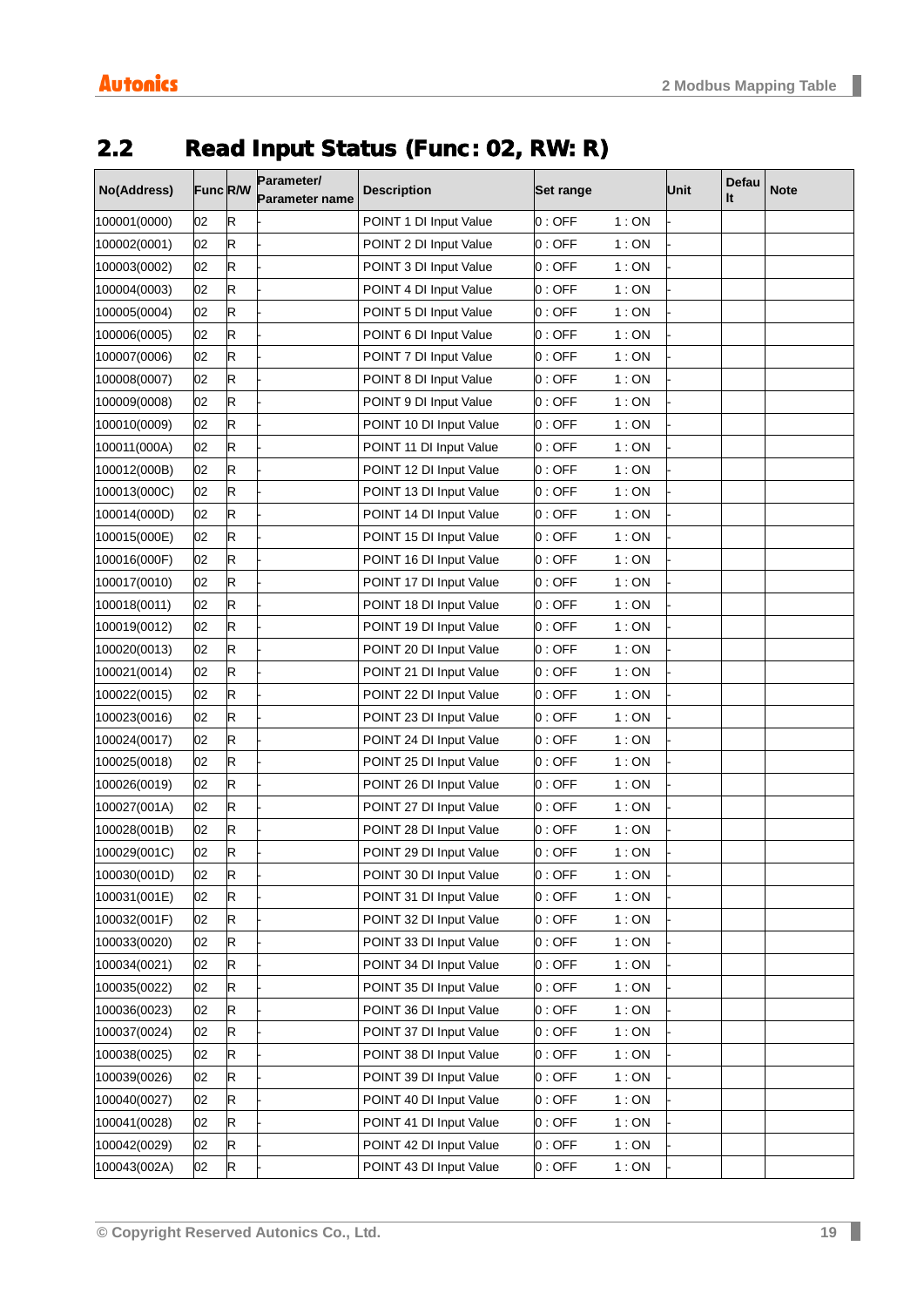| No(Address)    | <b>Func R/W</b> |             | Parameter/<br><b>Parameter name</b> | <b>Description</b>      | Set range |      | <b>Unit</b> | Defau<br>It | <b>Note</b> |
|----------------|-----------------|-------------|-------------------------------------|-------------------------|-----------|------|-------------|-------------|-------------|
| 100044(002B)   | 02              | $\mathsf R$ |                                     | POINT 44 DI Input Value | 0:OFF     | 1:ON |             |             |             |
| 100045(002C)   | 02              | R           |                                     | POINT 45 DI Input Value | 0:OFF     | 1:ON |             |             |             |
| 100046(002D)   | 02              | R           |                                     | POINT 46 DI Input Value | 0:OFF     | 1:ON |             |             |             |
| 100047(002E)   | 02              | R           |                                     | POINT 47 DI Input Value | 0:OFF     | 1:ON |             |             |             |
| 100048(002F)   | 02              | R           |                                     | POINT 48 DI Input Value | 0:OFF     | 1:ON |             |             |             |
| 100049(0030)   | 02              | R           |                                     | POINT 49 DI Input Value | 0:OFF     | 1:ON |             |             |             |
| 100050(0031)   | 02              | R           |                                     | POINT 50 DI Input Value | 0:OFF     | 1:ON |             |             |             |
| 100051(0032)   | 02              | R           |                                     | POINT 51 DI Input Value | 0:OFF     | 1:ON |             |             |             |
| 100052(0033)   | 02              | R           |                                     | POINT 52 DI Input Value | 0:OFF     | 1:ON |             |             |             |
| 100053(0034)   | 02              | $\mathsf R$ |                                     | POINT 53 DI Input Value | 0:OFF     | 1:ON |             |             |             |
| 100054(0035)   | 02              | R           |                                     | POINT 54 DI Input Value | 0:OFF     | 1:ON |             |             |             |
| 100055(0036)   | 02              | R           |                                     | POINT 55 DI Input Value | 0:OFF     | 1:ON |             |             |             |
| 100056(0037)   | 02              | R           |                                     | POINT 56 DI Input Value | 0:OFF     | 1:ON |             |             |             |
| 100057(0038)   | 02              | R           |                                     | POINT 57 DI Input Value | 0:OFF     | 1:ON |             |             |             |
| 100058(0039)   | 02              | R           |                                     | POINT 58 DI Input Value | 0:OFF     | 1:ON |             |             |             |
| 100059(003A)   | 02              | R           |                                     | POINT 59 DI Input Value | 0:OFF     | 1:ON |             |             |             |
| 100060(003B)   | 02              | R           |                                     | POINT 60 DI Input Value | 0:OFF     | 1:ON |             |             |             |
| 100061(003C)   | 02              | R           |                                     | POINT 61 DI Input Value | 0:OFF     | 1:ON |             |             |             |
| 100062(003D)   | 02              | R           |                                     | POINT 62 DI Input Value | 0:OFF     | 1:ON |             |             |             |
| 100063(003E)   | 02              | R           |                                     | POINT 63 DI Input Value | 0:OFF     | 1:ON |             |             |             |
| 100064(003F)   | 02              | $\mathsf R$ |                                     | POINT 64 DI Input Value | 0:OFF     | 1:ON |             |             |             |
| 100065to100100 |                 |             | Reserved                            |                         |           |      |             |             |             |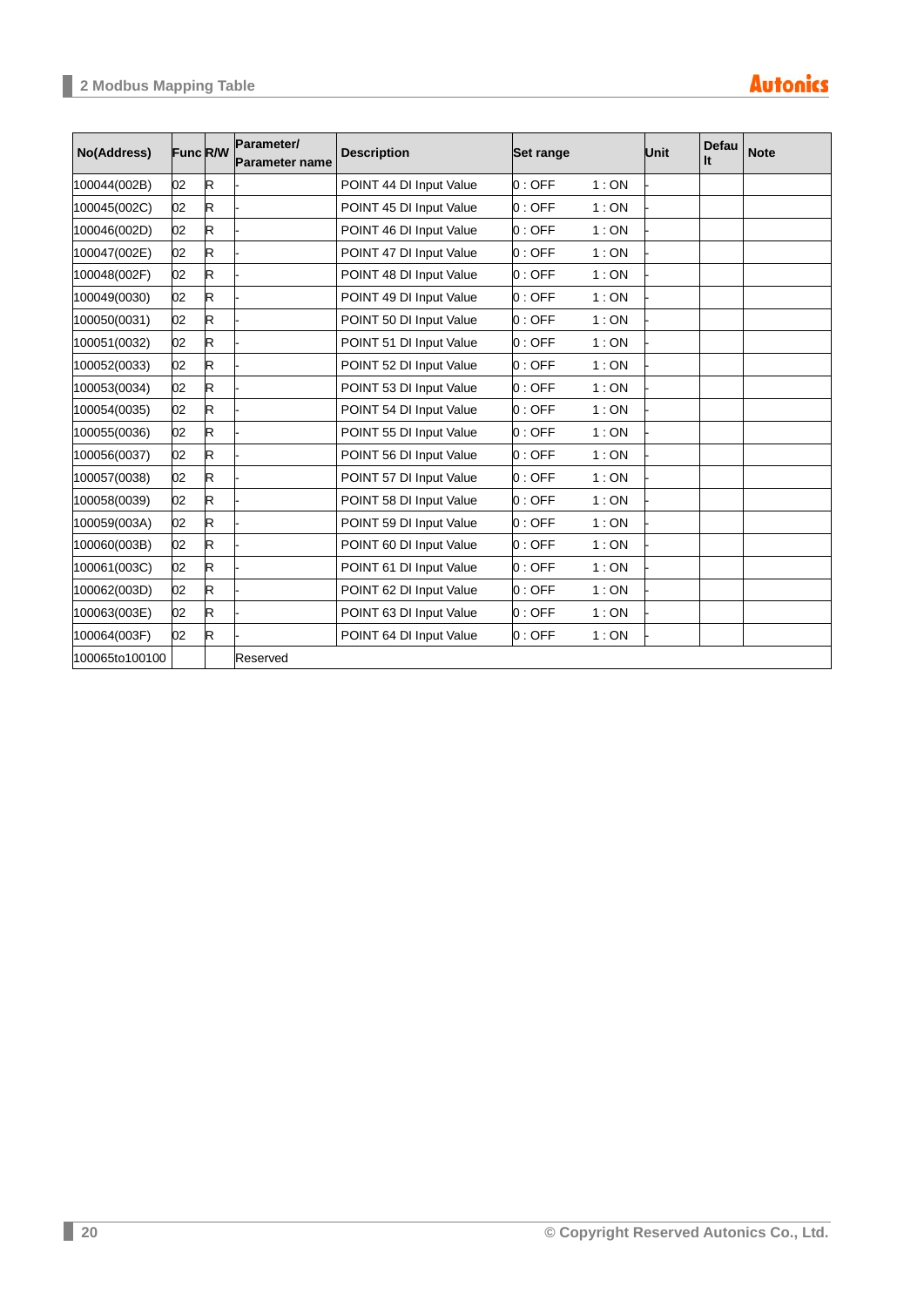# <span id="page-20-0"></span>2.3 Read Input Register (Func: 04, RW: R)

| No(Address)   |    | Func R/W | Parameter/     | <b>Description</b>                       | <b>Set range</b> | Unit | <b>Default</b> | <b>Note</b>                                   |
|---------------|----|----------|----------------|------------------------------------------|------------------|------|----------------|-----------------------------------------------|
|               |    |          | Parameter name |                                          |                  |      |                |                                               |
| 300001(0000)  | 04 | R        |                | Input #1,2                               |                  |      |                |                                               |
| 300002(0001)  | 04 | R        |                | Input $#3,4$                             |                  |      |                |                                               |
| 300003(0002)  | 04 | R        |                | Input $#5,6$                             |                  |      |                |                                               |
| 300004(0003)  | 04 | R        |                | Input $#7,8$                             |                  |      |                |                                               |
| 300005to30100 |    |          | Reserved       |                                          |                  |      |                |                                               |
| 300101(0064)  | 04 | R        |                | Product number H                         |                  |      | 2302           | "ERP model<br>registered<br>unique<br>number" |
| 300102(0065)  | 04 | R        |                | Product number L                         |                  |      | 0010           |                                               |
| 300103(0066)  | 04 | R        |                | Hardware version                         |                  |      | 100            |                                               |
| 300104(0067)  | 04 | R        |                | Software version                         |                  |      | 100            |                                               |
| 300105(0068)  | 04 | R        |                | Model name 1                             |                  |      | "AR"           |                                               |
| 300106(0069)  | 04 | R        |                | Model name 2                             |                  |      | "M-"           | One of below                                  |
| 300107(006A)  | 04 | R        |                | Model name 3                             |                  |      | "Dl"           | strings;                                      |
| 300108(006B)  | 04 | R        |                | Model name 4                             |                  |      | "08"           | ARM-DI08N-<br>4S.                             |
| 300109(006C)  | 04 | R        |                | Model name 5                             |                  |      | "N-"           | ARM-DI08P-                                    |
| 300110(006D)  | 04 | R        |                | Model name 6                             |                  |      | "4S"           | 4S,                                           |
| 300111(006E)  | 04 | R        |                | Model name 7                             |                  |      |                | ARM-DO08N-<br>4S,                             |
| 300112(006F)  | 04 | R        |                | Model name 8                             |                  |      |                | ARM-DO08P-                                    |
| 300113(0070)  | 04 | R        |                | Model name 9                             |                  |      |                | 4S                                            |
| 300114(0071)  | 04 | R        |                | Model name 10                            |                  |      |                |                                               |
| 300115(0072)  |    |          | Reserved       |                                          |                  |      |                |                                               |
| 300116(0073)  |    |          | Reserved       |                                          |                  |      |                |                                               |
| 300117(0074)  |    |          | Reserved       |                                          |                  |      |                |                                               |
| 300118(0075)  | 04 | R        |                | Coil status Start Address                |                  |      | 0000           |                                               |
| 300119(0076)  | 04 | R        |                | Coil status Quantity                     |                  |      | 0              |                                               |
| 300120(0077)  | 04 | R        |                | Input status Start Address               |                  |      | 0000           |                                               |
| 300121(0078)  | 04 | R        |                | Input status Quantity                    |                  |      | 0              |                                               |
| 300122(0079)  | 04 | R        |                | <b>Holding Register Start</b><br>Address |                  |      | 0000           |                                               |
| 300123(007A)  | 04 | R        |                | <b>Holding Register Quantity</b>         |                  |      | 0              |                                               |
| 300124(007B)  | 04 | R        |                | Input Register Start Address             |                  |      | 0000           |                                               |
| 300125(007C)  | 04 | R        |                | Input Register Quantity                  |                  |      | 0              |                                               |
| 300126to30129 |    |          | Reserved       |                                          |                  |      |                |                                               |
| 300130(0081)  | 04 | R        |                | Extension unit1 Model name 1             |                  |      | "AR"           | One of below                                  |
| 300131(0082)  | 04 | R        |                | Extension unit1 Model name 2             |                  |      | "M-"           | strings;                                      |
| 300132(0083)  | 04 | R        |                | Extension unit1 Model name 3             |                  |      | $\lq$ DI"      | ARX-DI08N-                                    |
| 300133(0084)  | 04 | R        |                | Extension unit1 Model name 4             |                  |      | "08"           | 4S,<br>ARX-DI08P-                             |
| 300134(0085)  | 04 | R        |                | Extension unit1 Model name 5             |                  |      | "P."           | 4S,                                           |
| 300135(0086)  | 04 | R        |                | Extension unit1 Model name 6             |                  |      | "4S"           | ARX-DO08N-                                    |
| 300136(0087)  | 04 | R        |                | Extension unit1 Model name 7             |                  |      |                | 4S,<br>ARX-DO08P-                             |
| 300137(0088)  | 04 | R        |                | Extension unit1 Model name 8             |                  |      |                | 4S                                            |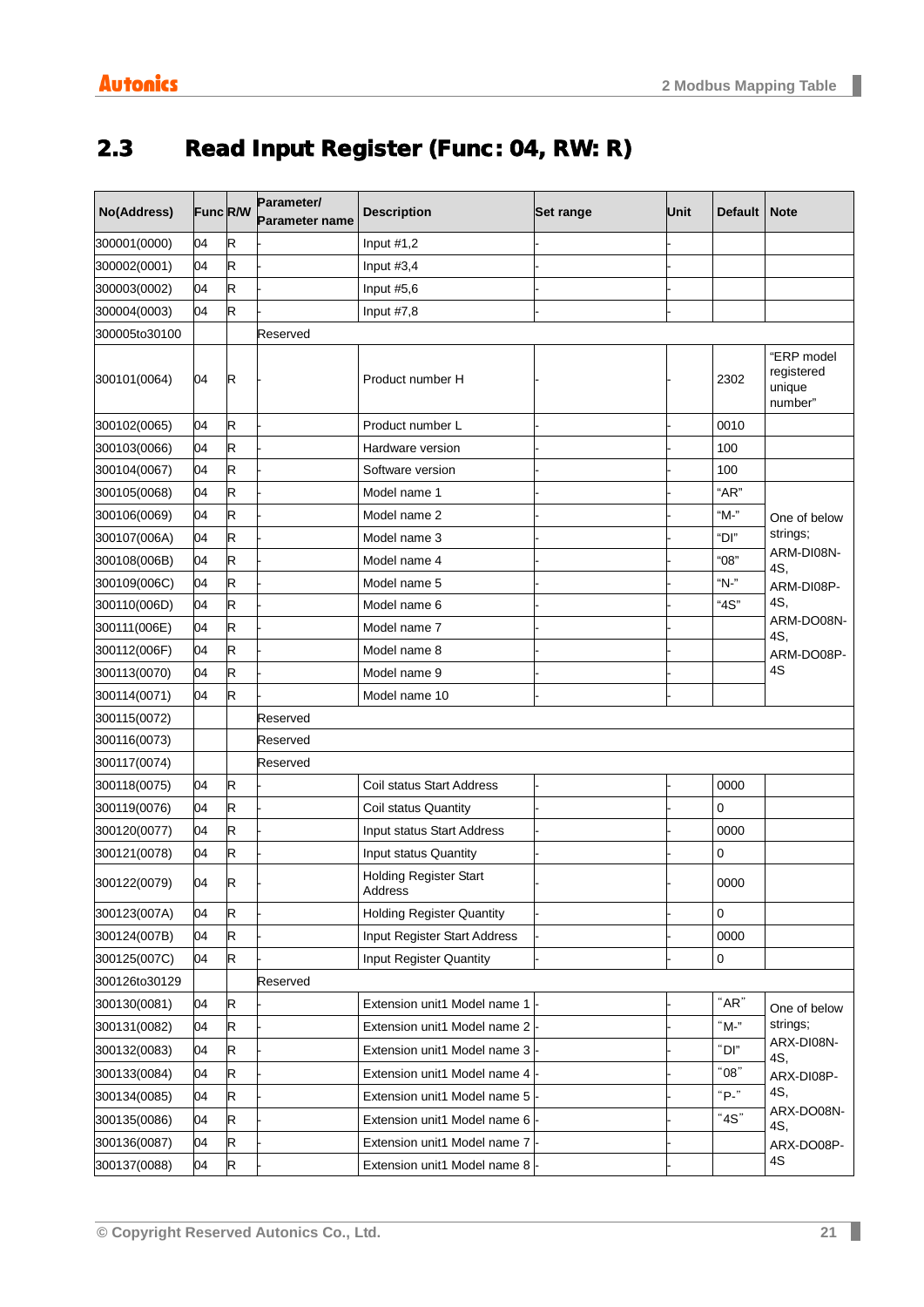| No(Address)                    | <b>Func R/W</b> |    | Parameter/<br><b>Parameter name</b> | <b>Description</b>                     | <b>Set range</b> | <b>Unit</b> | Default   Note |  |
|--------------------------------|-----------------|----|-------------------------------------|----------------------------------------|------------------|-------------|----------------|--|
| 300138(0089)                   | 04              | R. |                                     | Extension unit1 Model name 9           |                  |             |                |  |
| 300139(008A)                   | 04              | R  |                                     | Extension unit1 Model name<br>10       |                  |             |                |  |
| 300140(008B)<br>to300149(0094) | 04              | R  |                                     | Extension unit $2 -$ Same as<br>unit 1 |                  |             |                |  |
| 300150(0095)<br>to300159(009E) | 04              | R  |                                     | Extension unit $3 -$ Same as<br>unit 1 |                  |             |                |  |
| 300160(009F)<br>to300169(00A8) | 04              | VR |                                     | Extension unit $4 -$ Same as<br>unit 1 |                  |             |                |  |
| 300170(00A9)<br>to300179(00B2) | 04              | R  |                                     | Extension unit $5 -$ Same as<br>unit 1 |                  |             |                |  |
| 300180(00B3)<br>to300189(00BC) | 04              | R  |                                     | Extension unit $6 -$ Same as<br>unit 1 |                  |             |                |  |
| 300190(00BD)<br>to300199(00C6) | 04              | R  |                                     | Extension unit $7 -$ Same as<br>unit 1 |                  |             |                |  |
| 300200                         |                 |    | Reserved                            |                                        |                  |             |                |  |

※The setting value of 30102 address is different by model.

| ARM-DI08N-4S | ARM-DI08P-4S | ARM-DO08N-4S | ARM-DO08P-4S |
|--------------|--------------|--------------|--------------|
| 0010         | 0020         | 0030         | 0040         |

※The setting value of 300119 / 300121 / 300123 / 300125 address is set when it is required per each item. If there are lots of detailed models in same series, the setting values of the detailed models are changed and it is difficult to set on device. Therefore, fix as "0".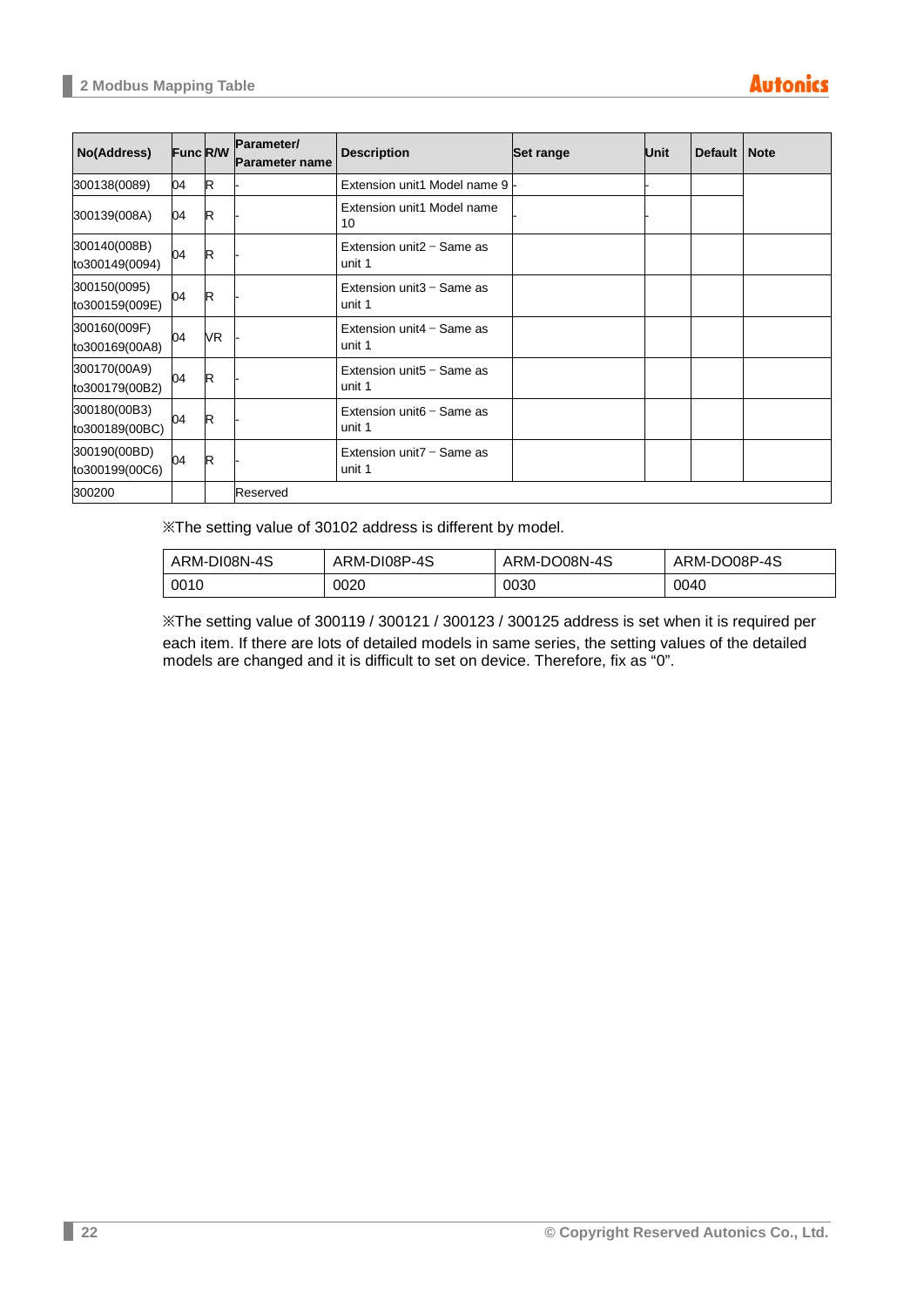| No(Address)   | <b>Func R/W</b> |    | Parameter/<br><b>Parameter Name</b>          | <b>Description</b>                        | Set range                                                           | Unit       | <b>Default</b>          | <b>Note</b>                    |
|---------------|-----------------|----|----------------------------------------------|-------------------------------------------|---------------------------------------------------------------------|------------|-------------------------|--------------------------------|
| 301001(03E8)  | 04              | R  | <b>Expand Unit</b>                           | The number of connected<br>extension unit | 00 to 07                                                            |            |                         |                                |
| 301002(03E9)  | 04              | R  | Base unit Spec                               | Connected basic unit Spec                 |                                                                     |            |                         |                                |
| 301003(03EA)  | 04              | R. | <b>Expand unit Spec</b>                      | Connected CH1 extension<br>unit Spec      |                                                                     |            |                         |                                |
| 301004(03EB)  | 04              | R  | <b>Expand unit Spec</b>                      | Connected CH2 extension<br>unit Spec      |                                                                     |            |                         |                                |
| 301005(03EC)  | 04              | R  | <b>Expand unit Spec</b>                      | Connected CH3 extension<br>unit Spec      |                                                                     |            |                         |                                |
| 301006(03ED)  | 04              | R  | <b>Expand unit Spec</b>                      | Connected CH4 extension<br>unit Spec      |                                                                     |            |                         |                                |
| 301007(03EE)  | 04              | R  | <b>Expand unit Spec</b>                      | Connected CH5 extension<br>unit Spec      |                                                                     |            |                         |                                |
| 301008(03EF)  | 04              | R  | <b>Expand unit Spec</b>                      | Connected CH6 extension<br>unit Spec      |                                                                     |            |                         |                                |
| 301009(03F0)  | 04              | R. | <b>Expand unit Spec</b>                      | Connected CH7 extension<br>unit Spec      |                                                                     |            |                         |                                |
| 301010(03F1)  |                 | R  | Read In port Size                            | Connected input point number 0to64        |                                                                     |            |                         |                                |
| 301011(03F2)  |                 | R. | Read Out port<br>Size                        | Connected output point<br>number          | 0to64                                                               |            |                         |                                |
| 301012to31019 |                 |    | Reserved                                     |                                           |                                                                     |            |                         |                                |
| 301020(03FB)  | 04              | R  | Network Power<br>Voltage<br>(Present Value)  | Current network voltage                   | 120 to 300                                                          | <b>VDC</b> |                         | Setting value<br>241 is 24.1V. |
| 301021(03FC)  | 04              | R  | Network Power<br>Voltage<br>(Top Value)      | Maximum network voltage                   | 120 to 300                                                          | <b>VDC</b> |                         | Setting value<br>241 is 24.1V. |
| 301022(03FD)  | 04              | R  | Network Power<br>Voltage<br>(Bottom Value)   | Minimum network voltage                   | 120 to 300                                                          | <b>VDC</b> |                         | Setting value<br>241 is 24.1V. |
| 301023(03FE)  | 04              | R  | Network Power<br>Voltage<br>(Set Value)      | NPV value setting                         | 120 to 300                                                          | VDC        | 120                     | Setting value<br>120 is 12.0V. |
| 301024(03FF)  | 04              | R  | Module status<br>Error(MS Led)               | Error lamp for unit status                | 0: Normal 1: Error                                                  |            |                         |                                |
| 301025(0400)  | 04              | R  | Network status<br>Error(NS Led)              | Error lamp for network status             | 0 : Normal<br>1 : Error                                             |            |                         |                                |
| 301026(0401)  | 04              | R  | <b>Expand Unit</b><br>Comm. Error(MS<br>_ed) | Communication error of<br>extension unit  | 0 : Normal<br>1 : Error                                             |            |                         |                                |
| 301027(0402)  | 04              | R  | Network Power<br>Voltage                     | Network low voltage error                 | 0 : Normal<br>1 : Error                                             |            |                         |                                |
| 301028(0403)  | 04              | R  | Auto Baudrate                                | Communication speed setting               | 0 : Set value<br>1 : Auto baudrate                                  |            | 0                       |                                |
| 301029(0404)  | 04              | R  | <b>EEPROM MacID</b>                          | Inner MacID setting                       | 0 to 255                                                            |            | $\mathbf{1}$            |                                |
| 301030(0405)  | 04              | R  | Baudrate                                     | Communication speed                       | 0:2400, 1:4800,<br>2:9600<br>3:19200, 4:38400<br>5:57600, 6: 115200 |            | $\overline{\mathbf{c}}$ |                                |
| 301031(0406)  | 04              | R  | Parity bit                                   |                                           | 0:None, 1 :Odd, 2:Even                                              |            | 0                       |                                |
| 301032(0407)  | 04              | R  | Stop Bit                                     |                                           | 1:1Stop, 2:2Stop                                                    |            | $\overline{\mathbf{c}}$ |                                |
| 301033(0408)  | 04              | R  | Status bit flag                              |                                           |                                                                     |            |                         |                                |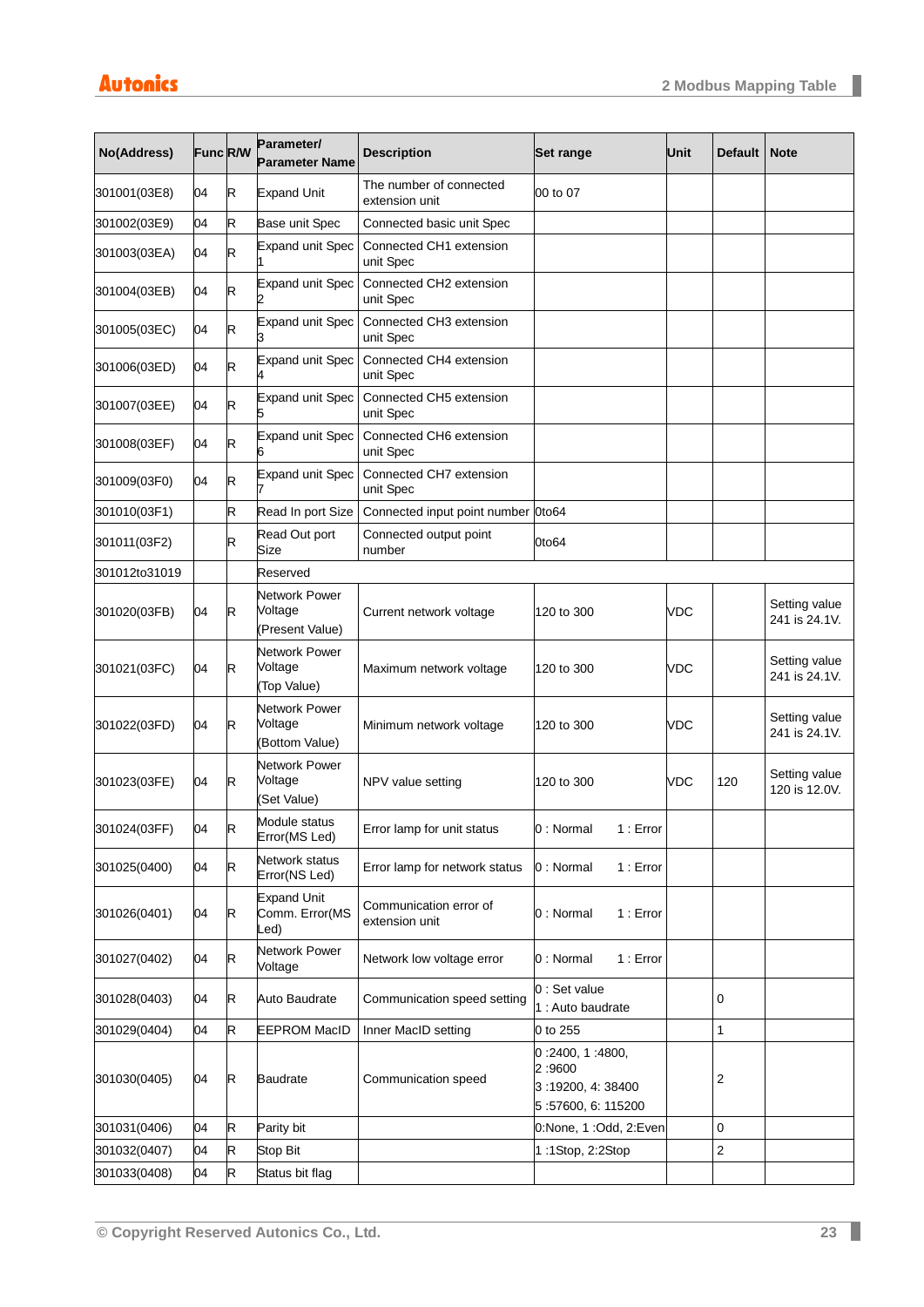### **Autonics**

| No(Address)                    | <b>Func R/W</b> | Parameter/<br><b>Parameter Name</b> | <b>Description</b> | Set range | Unit | Default   Note |  |
|--------------------------------|-----------------|-------------------------------------|--------------------|-----------|------|----------------|--|
| 301034(0409)<br>to301100(044B) |                 | Reseved                             |                    |           |      |                |  |

#### ※Bit data structure of 301002 to 301009 address

| <b>Bit F</b> | Bit E                                 | <b>Bit D</b>             | <b>Bit C</b> | Bit B       | <b>Bit A</b> | Bit 9       | Bit 8   | Bit 7            | Bit 6 | Bit 5    | Bit 4            | Bit 3 | Bit 2 | Bit 1 | Bit 0 |
|--------------|---------------------------------------|--------------------------|--------------|-------------|--------------|-------------|---------|------------------|-------|----------|------------------|-------|-------|-------|-------|
| -            | -                                     | $\overline{\phantom{0}}$ | -            | Type        |              |             | In size |                  |       | Out size |                  |       |       |       |       |
|              |                                       |                          |              | 0: IN(NPN)  |              | 1: IN(PNP)  |         |                  |       |          |                  |       |       |       |       |
|              | $\,$<br>-<br>$\overline{\phantom{a}}$ |                          | -            | 2: OUT(NPN) |              | 3: OUT(PNP) |         | 0to <sub>8</sub> |       |          | 0to <sub>8</sub> |       |       |       |       |
| byte         |                                       |                          |              |             |              |             |         | byte             |       |          |                  |       |       |       |       |

#### ※301033 Status bit flag

| Bit 0 | <b>MS LED status</b> | Bit 4 |         |
|-------|----------------------|-------|---------|
| Bit 1 | <b>NS LED status</b> | Bit 5 |         |
| Bit 2 | Extension unit error | Bit 6 | Reserve |
| Bit 3 | <b>NPV</b> status    | Bit 7 |         |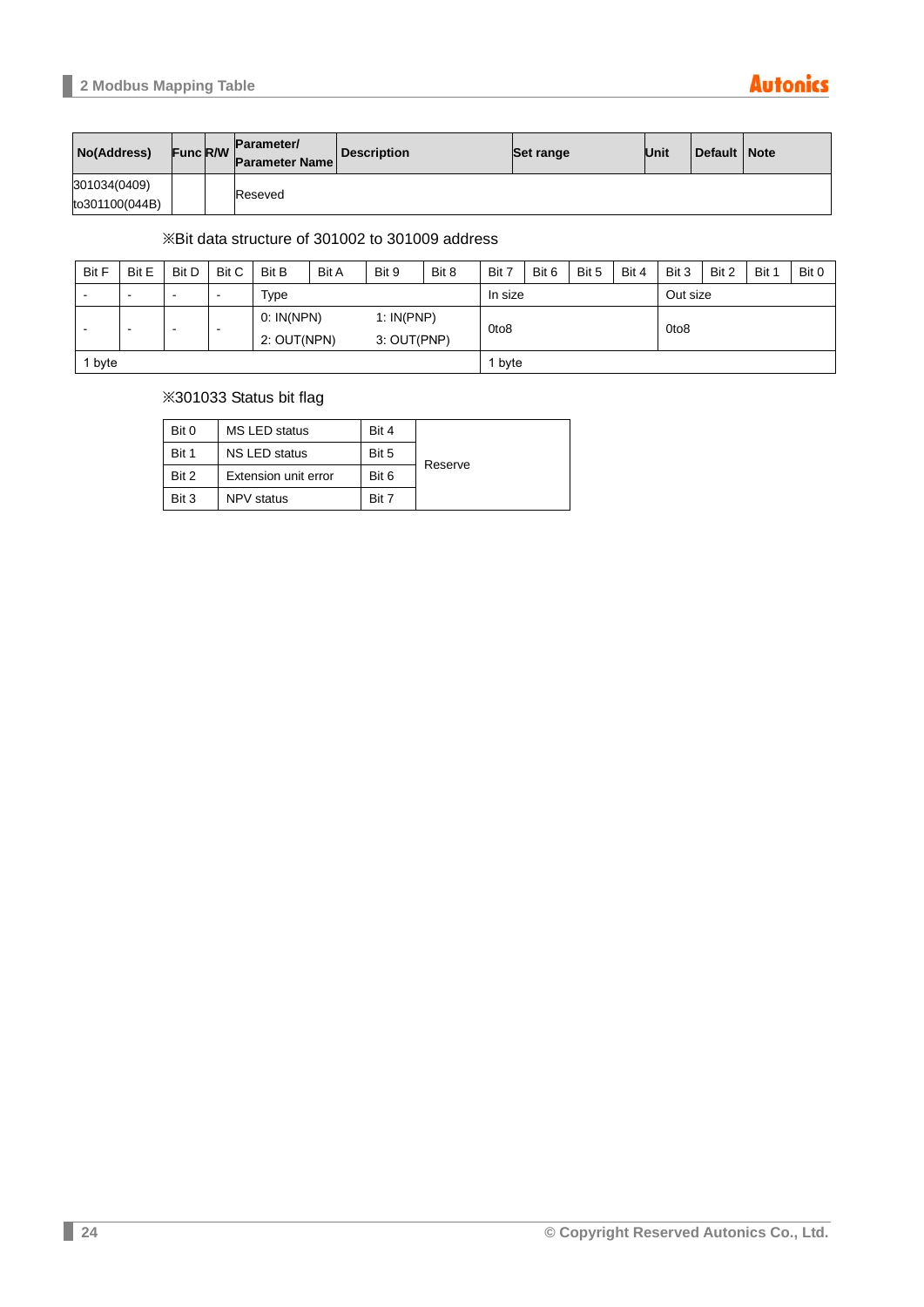# <span id="page-24-0"></span>2.4 Read Holding Register (Func: 03)

| No(Address)                    | Func R/W         |   | Parameter/<br><b>Parameter Name</b>           | <b>Description</b>          | <b>Set range</b>                                                    | Unit       | Defau<br>It    | <b>Note</b>                    |  |  |  |
|--------------------------------|------------------|---|-----------------------------------------------|-----------------------------|---------------------------------------------------------------------|------------|----------------|--------------------------------|--|--|--|
| 400001(0000)                   | 03               | R |                                               | Input $#1,2$                |                                                                     |            |                |                                |  |  |  |
| 400002(0001)                   | 03               | R |                                               | Input #3,4                  |                                                                     |            |                |                                |  |  |  |
| 400003(0002)                   | 03               | R |                                               | Input #5,6                  |                                                                     |            |                |                                |  |  |  |
| 400004(0003)                   | 03               | R |                                               | Input #7,8                  |                                                                     |            |                |                                |  |  |  |
| 400005(0004)                   | 03/06 R/W<br>/16 |   |                                               | Output #1,2                 |                                                                     |            |                |                                |  |  |  |
| 400006(0005)                   | 03/06 R/W<br>/16 |   |                                               | Output #3,4                 |                                                                     |            |                |                                |  |  |  |
| 400007(0006)                   | 03/06 R/W<br>/16 |   |                                               | Output #5,6                 |                                                                     |            |                |                                |  |  |  |
| 400008(0007)                   | 03/06 R/W<br>/16 |   |                                               | Output #7,8                 |                                                                     |            |                |                                |  |  |  |
| 400009(0008)<br>to400010(0009) |                  |   | Reserved                                      |                             |                                                                     |            |                |                                |  |  |  |
| 401023(03FE)                   | 03/06 R/W<br>/16 |   | Network Power<br>Voltage<br>(Set Value)       | NPV value setting           | 120 to 300                                                          | <b>VDC</b> | 120            | Setting value<br>120 is 12.0V. |  |  |  |
| 401024(03FF)                   | /16              |   | 03/06 R/W NS-Led Timeout                      | Timeout value setting       | 0 to 60                                                             | sec        | 5sec           |                                |  |  |  |
| 401025(0400)                   |                  |   | 03/06 R/W Reseved                             |                             |                                                                     |            |                |                                |  |  |  |
| 401026(0401)                   |                  |   | 03/06 R/W Reseved                             |                             |                                                                     |            |                |                                |  |  |  |
| 401027(0402)                   | /16              |   | 03/06 R/W Reseved                             |                             |                                                                     |            |                |                                |  |  |  |
| 401028(0403)                   |                  |   | 03/06 R/W Auto Baudrate                       | Communication speed setting | 0 : Set value<br>1 : Auto baudrate                                  |            | 0              |                                |  |  |  |
| 401029(0404)                   |                  |   | 03/06 R/W EEPROM MacID                        | Inner MacID setting         | 0 to 255                                                            |            | 1              |                                |  |  |  |
| 401030(0405)                   |                  |   | 03/06 R/W Baudrate                            | Communication speed         | 0:2400, 1:4800,<br>2:9600<br>3:19200, 4:38400<br>5:57600, 6: 115200 |            | $\overline{c}$ |                                |  |  |  |
| 401031(0406)                   |                  |   | 03/06 R/W Parity bit                          |                             | 0:None, 1 :Odd, 2:Even                                              |            | $\pmb{0}$      |                                |  |  |  |
| 401032(0407)                   |                  |   | 03/06 R/W Stop Bit                            |                             | 1:1Stop, 2:2Stop                                                    |            | $\sqrt{2}$     |                                |  |  |  |
| 401033(0408)<br>to401100(044B) | /16              |   | 03/06 R/W Reseved                             |                             |                                                                     |            |                |                                |  |  |  |
| 401023(03FE)                   | 03/06 R/W<br>/16 |   | <b>Network Power</b><br>Voltage<br>Set Value) | NPV value setting           | 120 to 300                                                          | <b>VDC</b> | 120            | Setting value<br>120 is 12.0V. |  |  |  |
| 401024(03FF)                   |                  |   | 03/06 R/W NS-Led Timeout                      | Timeout value setting       | 0 to 60                                                             | sec        | 5sec           |                                |  |  |  |
| 401025(0400)                   |                  |   | Reseved                                       |                             |                                                                     |            |                |                                |  |  |  |
| 401026(0401)                   |                  |   | Reseved                                       |                             |                                                                     |            |                |                                |  |  |  |
| 401027(0402)                   |                  |   | Reseved                                       |                             |                                                                     |            |                |                                |  |  |  |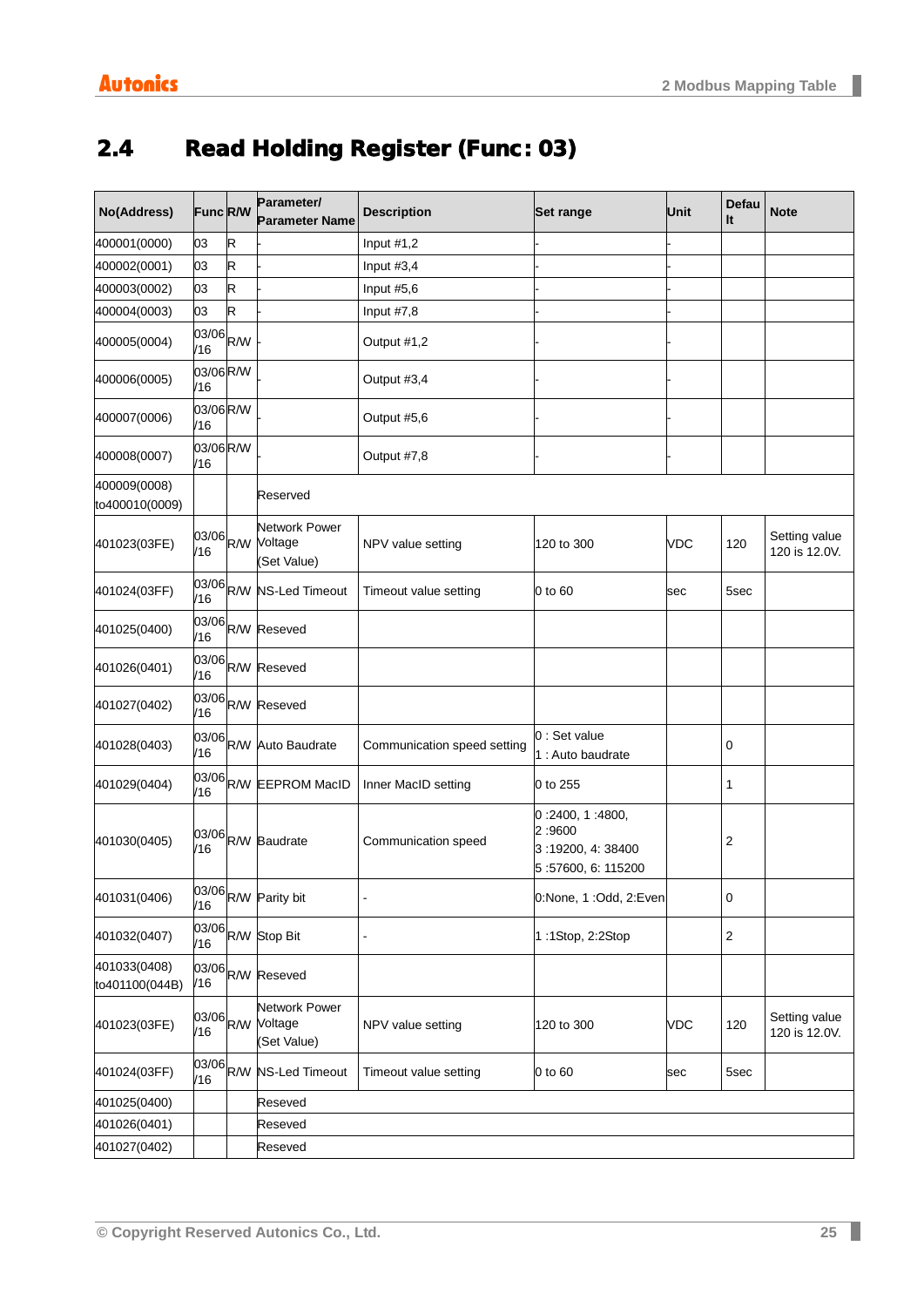| No(Address)  | <b>Func R/W</b> | Parameter/<br><b>Parameter Name</b> | <b>Description</b>          | Set range                                                          | Unit | Defau<br>It | <b>Note</b> |
|--------------|-----------------|-------------------------------------|-----------------------------|--------------------------------------------------------------------|------|-------------|-------------|
| 401028(0403) | /16             | 03/06 R/W Auto Baudrate             | Communication speed setting | 0 : Set value<br>1 : Auto baudrate                                 |      | 0           |             |
| 401029(0404) | /16             | 03/06 R/W EEPROM MacID              | Inner MacID setting         | 0 to 255                                                           |      |             |             |
| 401030(0405) | /16             | 03/06 R/W Baudrate                  | Communication speed         | 0:2400, 1:4800,<br>2:9600<br>3:19200, 4:38400<br>5:57600, 6:115200 |      | 2           |             |
| 401031(0406) |                 | 03/06 R/W Parity bit                |                             | 0:None, 1:Odd, 2:Even                                              |      | 0           |             |
| 401032(0407) | /16             | 03/06 R/W Stop Bit                  |                             | $1:1$ Stop, 2:2Stop                                                |      | 2           |             |

※ MacID setting

When power is ON, [MacID switch] checking

If [MacID switch] is not 0, [MacID] is set with [MacID switch] value.

If [MacID switch] is 0, it checks inner [EEPROM MacID].

If [EEPROM MacID] is 0, it waits the setting with [MacID switch] value. (After setting with the value other than 0, and there is no change, it is OK.)

If [EEPROM MacID] is not 0, [MacID] is set with [EEPROM MacID].